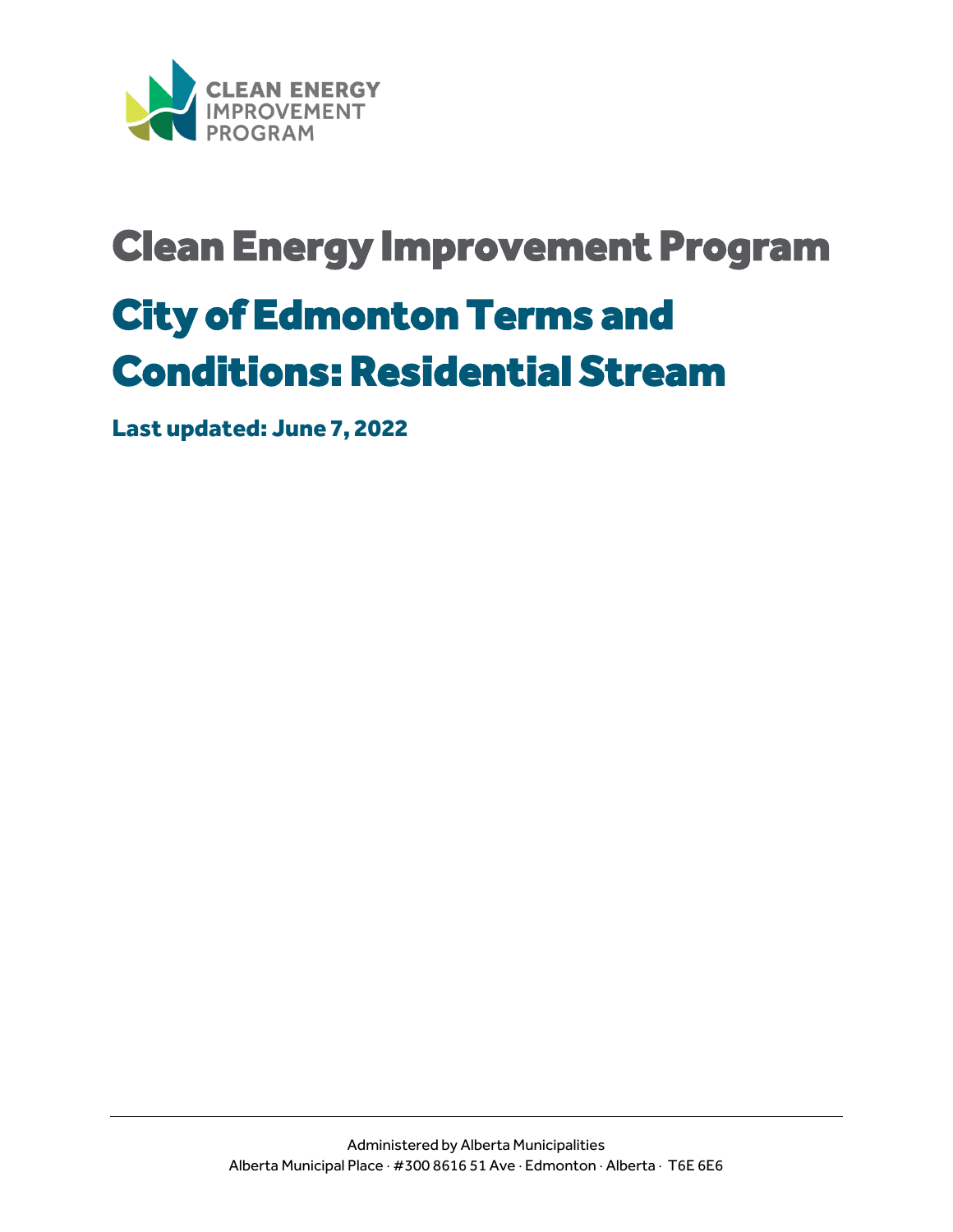## **Table of Contents**

| 1              |     |                                                                           |  |
|----------------|-----|---------------------------------------------------------------------------|--|
| 2              |     |                                                                           |  |
| 3              |     |                                                                           |  |
|                | 3.1 |                                                                           |  |
|                | 3.2 |                                                                           |  |
|                | 3.3 |                                                                           |  |
|                | 3.4 |                                                                           |  |
| 4              |     |                                                                           |  |
|                | 4.1 |                                                                           |  |
| 5              |     |                                                                           |  |
|                | 5.1 |                                                                           |  |
|                | 5.2 |                                                                           |  |
| 6              |     |                                                                           |  |
|                | 6.1 |                                                                           |  |
|                | 6.2 |                                                                           |  |
|                | 6.3 |                                                                           |  |
|                | 6.4 |                                                                           |  |
|                | 6.5 |                                                                           |  |
|                | 6.6 |                                                                           |  |
|                | 6.7 |                                                                           |  |
|                | 6.8 |                                                                           |  |
| $\overline{7}$ |     |                                                                           |  |
|                | 7.1 |                                                                           |  |
|                | 7.2 |                                                                           |  |
| 8              |     |                                                                           |  |
|                | 8.1 |                                                                           |  |
|                | 8.2 |                                                                           |  |
|                | 8.3 |                                                                           |  |
|                | 8.4 |                                                                           |  |
| $\overline{9}$ |     |                                                                           |  |
| 10             |     |                                                                           |  |
| 11             |     |                                                                           |  |
| 12             |     |                                                                           |  |
| 13             |     |                                                                           |  |
| 14             |     |                                                                           |  |
| 15             |     | FREEDOM OF INFORMATION AND PROTECTION OF PRIVACY (FOIP) ACT AND REPORTING |  |
|                |     |                                                                           |  |

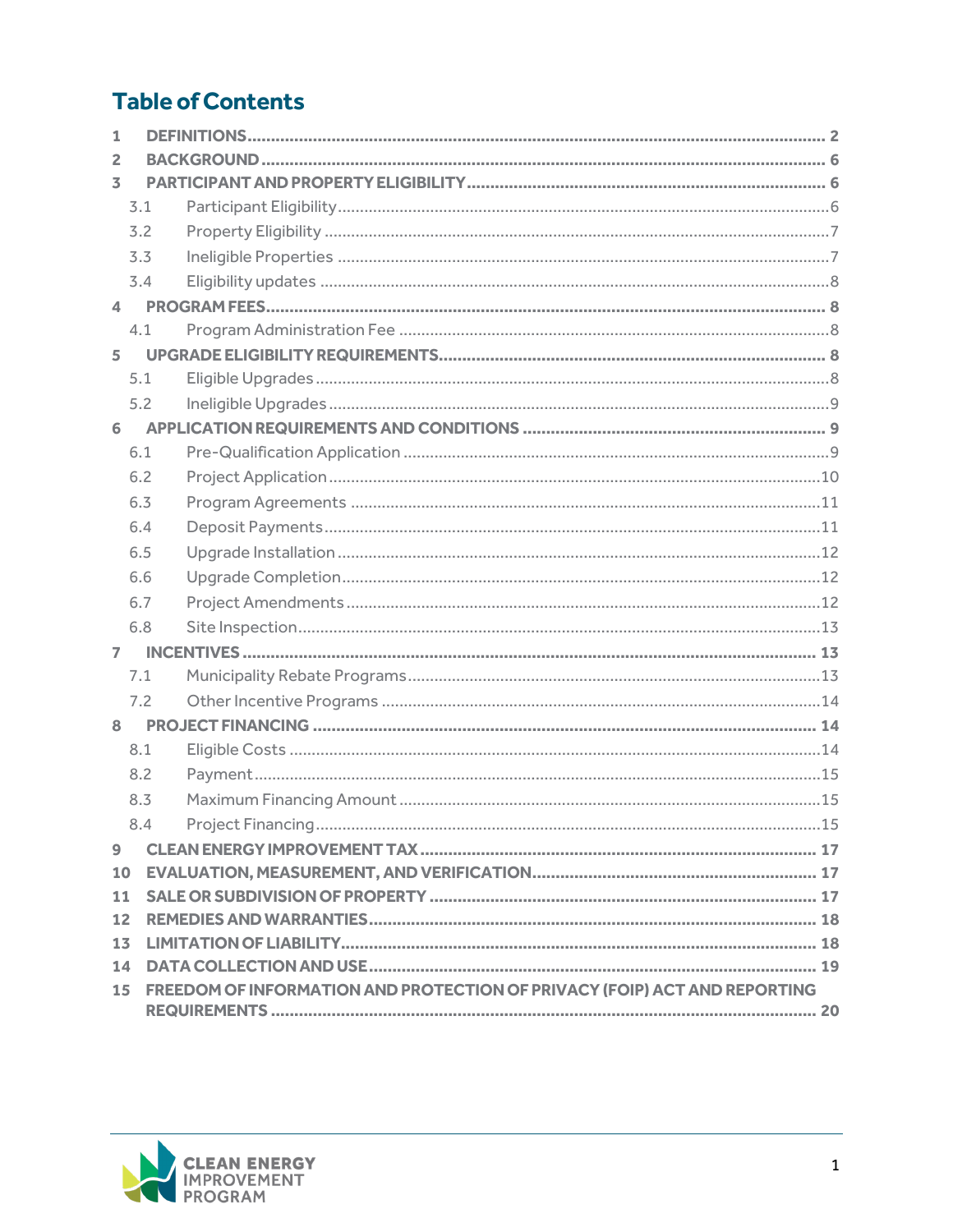## <span id="page-2-0"></span>**1 Definitions and Interpretation**

#### **1.1 Interpretation**

In the event of any conflict or inconsistency between these Terms and Conditions, and the Clean Energy Improvement Agreement or the Project Agreement signed by the Participant, such conflict or inconsistency shall be resolved by observing the following order of precedence:

- a. the Clean Energy Improvement Agreement;
- b. the Project Agreement; and
- c. these Terms and Conditions.
- **1.2 Definitions**

In these CEIP Terms and Conditions, the following terms shall have the following meanings:

**"Act"** means the Municipal Government Act, R.S.A. 2000, c. M-26, as amended from time to time.

**"Alberta Municipalities"** means the designated program administrator for the Clean Energy Improvement Program.

**"Business Day"** means any day except Saturday, Sunday, or statutory holidays in the Province of Alberta.

**"Bylaw"** means the City of Edmonton Clean Energy Improvement Pilot Program Tax Bylaw 19144.

**"Capital Cost"** means the cost to purchase and install the Upgrade, but does not include Professional Service costs or Incidental Costs.

**"CEIP"** or **"Program"** means the Clean Energy Improvement Program administered by Alberta Municipalities.

"**CEIP Terms and Conditions**" or **"Program Terms and Conditions"** means these terms and conditions.

**"Change Order"** means a record of change, including any addition, modification or deletion to the Project or the Completion Date or the replacement of a supplier or proposed subcontractor which results in a material change to the Project or Project Cost.

**"Clean Energy Improvement Agreement"** means the agreement signed between the Participant and the Municipality which sets out the terms and conditions of the Program participation and Project financing.

**"Clean Energy Improvement Tax"** means the sum of all Eligible Costs approved by Alberta Municipalities and the Municipality for each Upgrade, the Program Administration Fee, and the interest, that is recorded on the Participant's property tax roll for repayment.

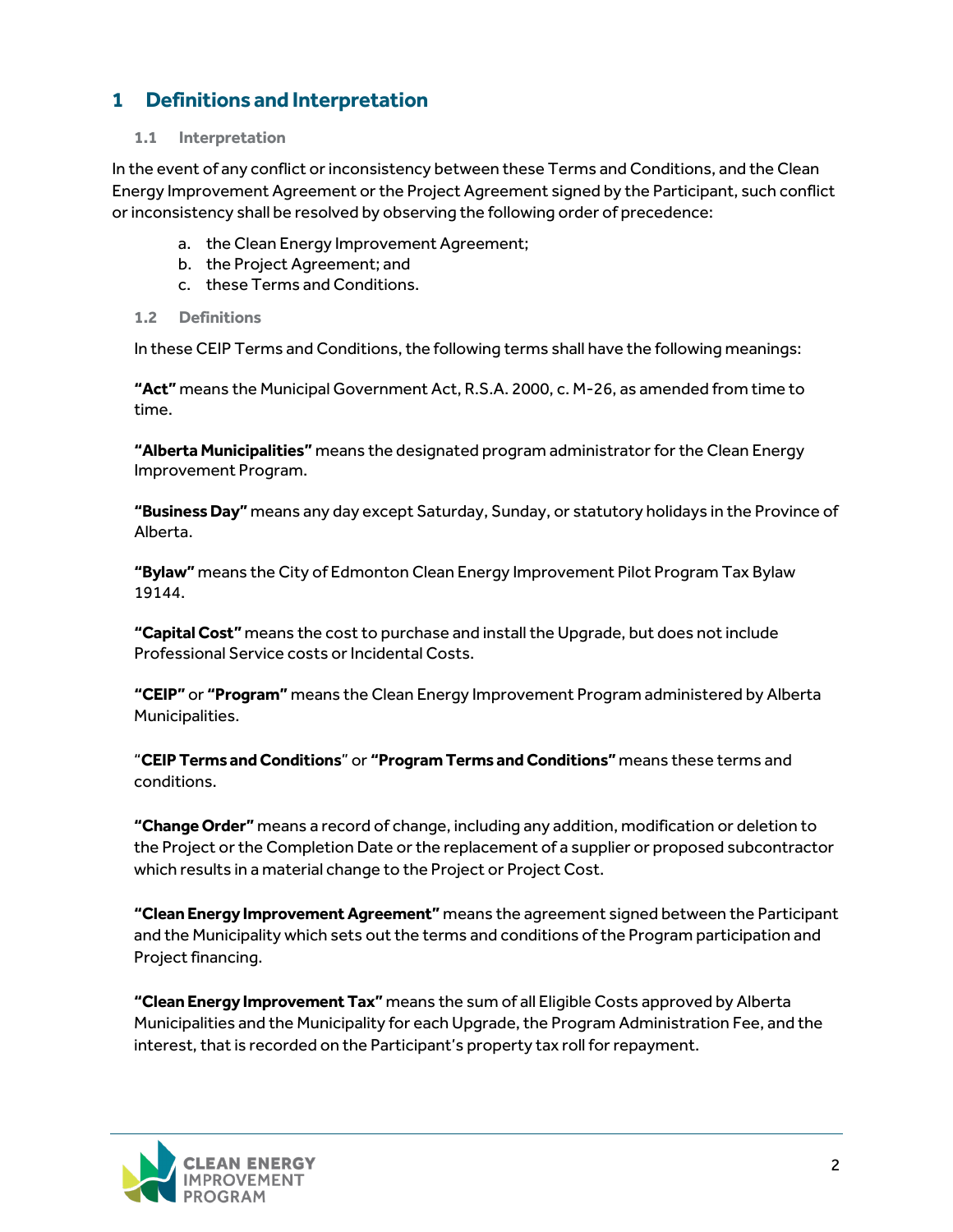**"Commencement Date"** means the date of issue ofthe Installation Authorization Notice.

"**Completion Date**" means the date when the Project has reached Substantial Performance.

"Contractor Directory" means a list of Qualified Contractors that is established and maintained on the CEIP website.

**"Eligible Cost"** means a cost eligible for financing under the Program as outlined in Section 8.1 and includes the Capital Costs, Incidental Costs, and Professional Service costs for the Project.

**"Incidental Cost"** means an amount expended on preparation or upgrading of the Property that is incidental to the Upgrade but required for successful execution.

**"Installation Authorization Notice"** means the notification provided by Alberta Municipalities to the Participant and the Qualified Contractor to authorize the start of Upgrade installations.

**"Municipality"** means the City of Edmonton.

**"EnerGuide Home Evaluation"** means an energy audit adhering to either pre- or post-Project version 15 EnerGuide Home Energy Evaluation specifications performed by a registered NRCan Energy Advisor.

**"NRCan Energy Advisor"** means a person who has met and maintained all of the required qualifications to deliver EnerGuide rating services for eligible homes in Canada.

**"NRCan"** means Natural Resources Canada.

**"Participant"** is any and all residential Property Owners who applied to the Program and meet the Program eligibility requirements.

**"Pre-Qualification Form"** means the form completed and submitted by the Property Owner to receive a Project Application Form.

**"Primary Qualified Contractor"** is the Qualified Contractor who is leading the installation of the Upgrade/s and is the Qualified Contractor responsible for the execution of the Project Agreement.

"**Professional Service**" means a service provided by a professional with specialized education or training, including engineering studies, ASHRAE audits, EnerGuide Home Evaluation, feasibility studies, or related studies, but exempting installation of the Upgrade or Incidental Costs.

**"Program Administration Fee"** means the fee for the administration of the Program paid by the Property Owner through the Clean Energy Improvement Tax, and is the lower of:

- a. 1.5% of the Eligible Cost of the Project; or
- b. 5% of the Capital Cost of the Project.

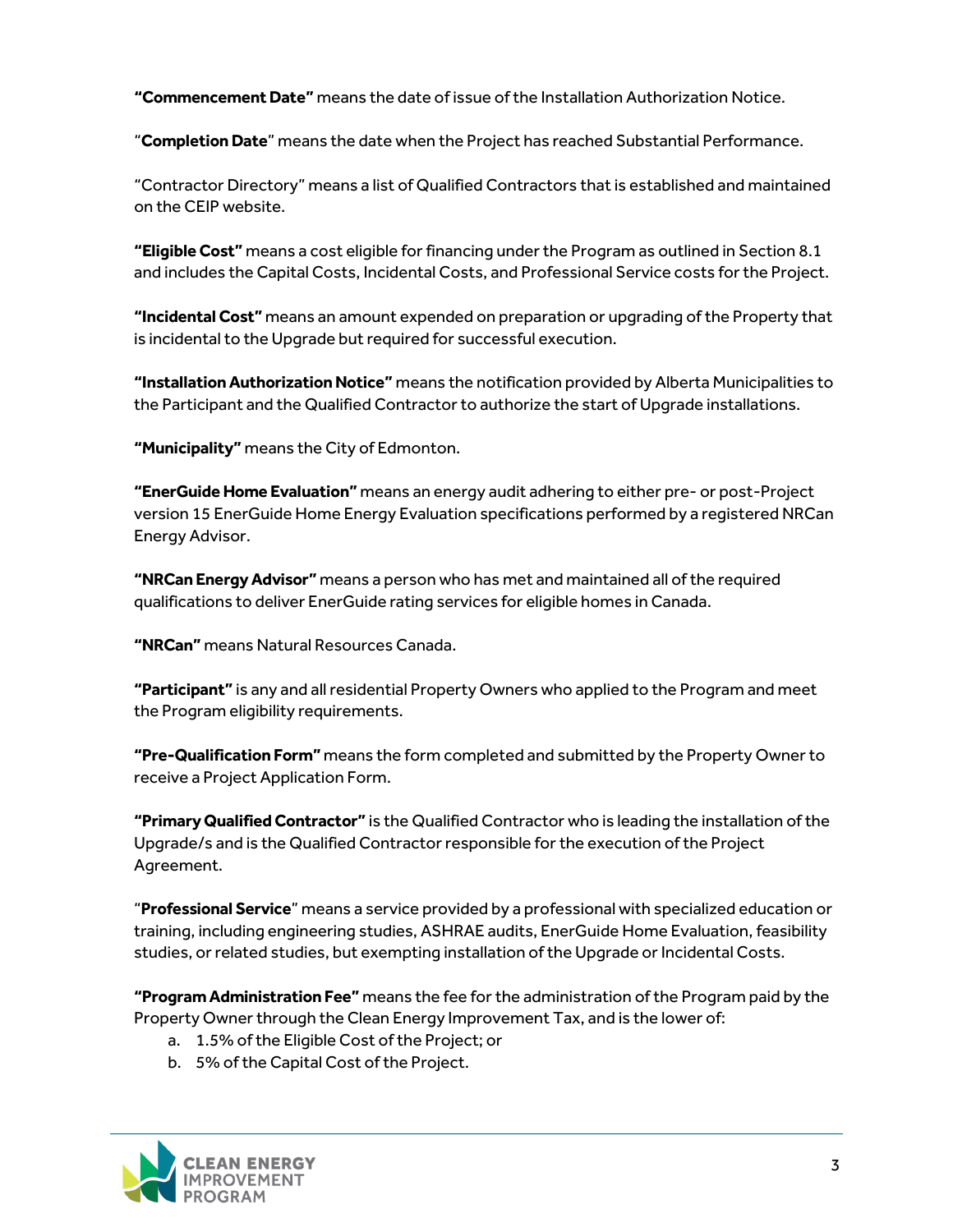**"Project"** means the installation of Upgrades at the Participant's Property by the Qualified Contractor(s) and any associated Services, as detailed in the Project Application Form.

"**Project Agreement**" means the agreement between Alberta Municipalities, a Qualified Contractor leading the installation of the Upgrade(s) and/or Incidental Work (the "Primary Qualified Contractor") and the Property Owner, which defines the scope of the Project and sets out the terms relating to the Qualified Contractor's installation of the Upgrades and/or Incidental Work.

**"Project Application Form"** means the form completed and submitted by the Participant after receiving pre-qualification approval, which lists the proposed Upgrades and Project Cost.

**"Project Cost"** means the sum of all costs for a Project, including both non-eligible and Eligible Costs.

**"Property"** means the residential land and premises where the Project is located.

**"Property Owner"** means the individual(s) or legal entity(ies)that is a registered owner of the Property where the Upgrades are to be installed.

**"Qualified Contractor"** has the definition as set out in the *Clean Energy Improvements Regulation*, Alta Reg 212/2018, and must be listed in the Contractor Directory on the CEIP website.

**"Rebates"** means any rebates or bonus rebates the Participant receives for the Project from a program within the Municipality's Community Energy Transition Strategy, and could include rebates under the Home Energy Retrofit Accelerator program, the Change Homes for Climate Solar Program, or other similar programs.

**"Regulation(s)"** means the regulations made under the Act with respect to Clean Energy Improvements including the Clean Energy Improvements Regulation, Alta Reg 212/2018.

**"Services"** means all work for the purposes of the Program, including but not limited to Upgrade installations, Incidental Work, compliance processes, feasibility and engineering studies, energy audits, and EnerGuide Home Evaluations provided by a Qualified Contractor.

"**Substantial Performance**" means the date on which all required approvals of public authorities having jurisdiction over the Upgrade have been obtained and the Upgrade is ready for use or is being used for its intended purpose.

**"Supporting Documentation"** means any documentation required by Alberta Municipalities to be submitted for each Upgrade, as specified on the *Eligible Residential [CEIP Upgrades](https://www.myceip.ca/residential/)* pages on the Program website.

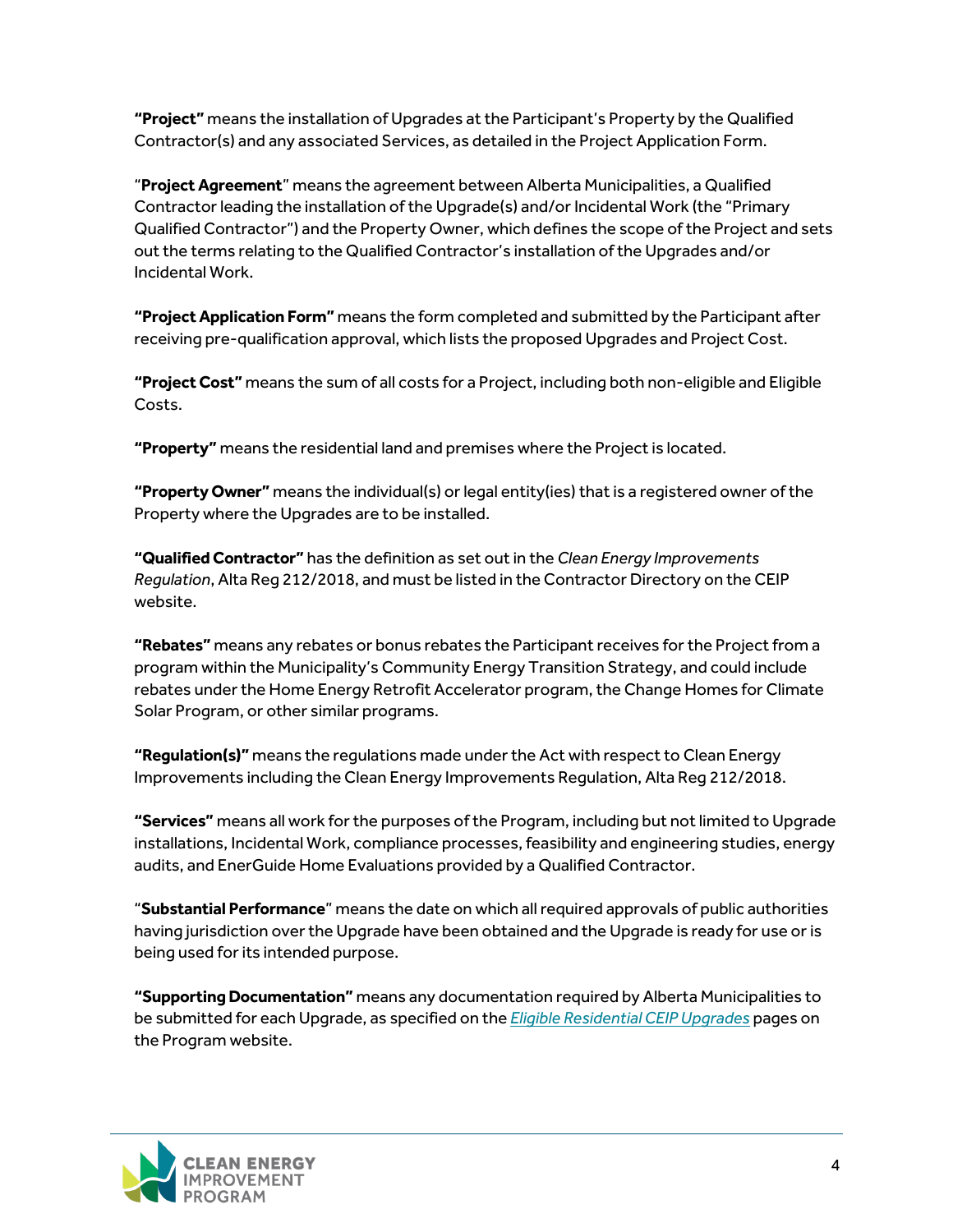**"Upgrade"** or **"Clean Energy Improvement"** means an energy efficiency or renewable energy product or installation that meets minimum eligibility requirements listed on the Program website and is included in the eligible upgrades list on the *[Eligible Residential CEIP Upgrades](https://www.myceip.ca/residential/)* pages found on the Program website.

**"Upgrade Completion Form"** means the form completed and submitted by the Participant to Alberta Municipalities, once an Upgrade has reached Substantial Performance, which lists the Upgrades installed and confirms the Eligible Costs.

**"Upgrade Eligibility Requirements"** means eligibility requirements, including Supporting Documentation required for each Upgrade, as specified on the Program website.

**"WCB" or "WCB-Alberta"** means the Workers' Compensation Board of Alberta.

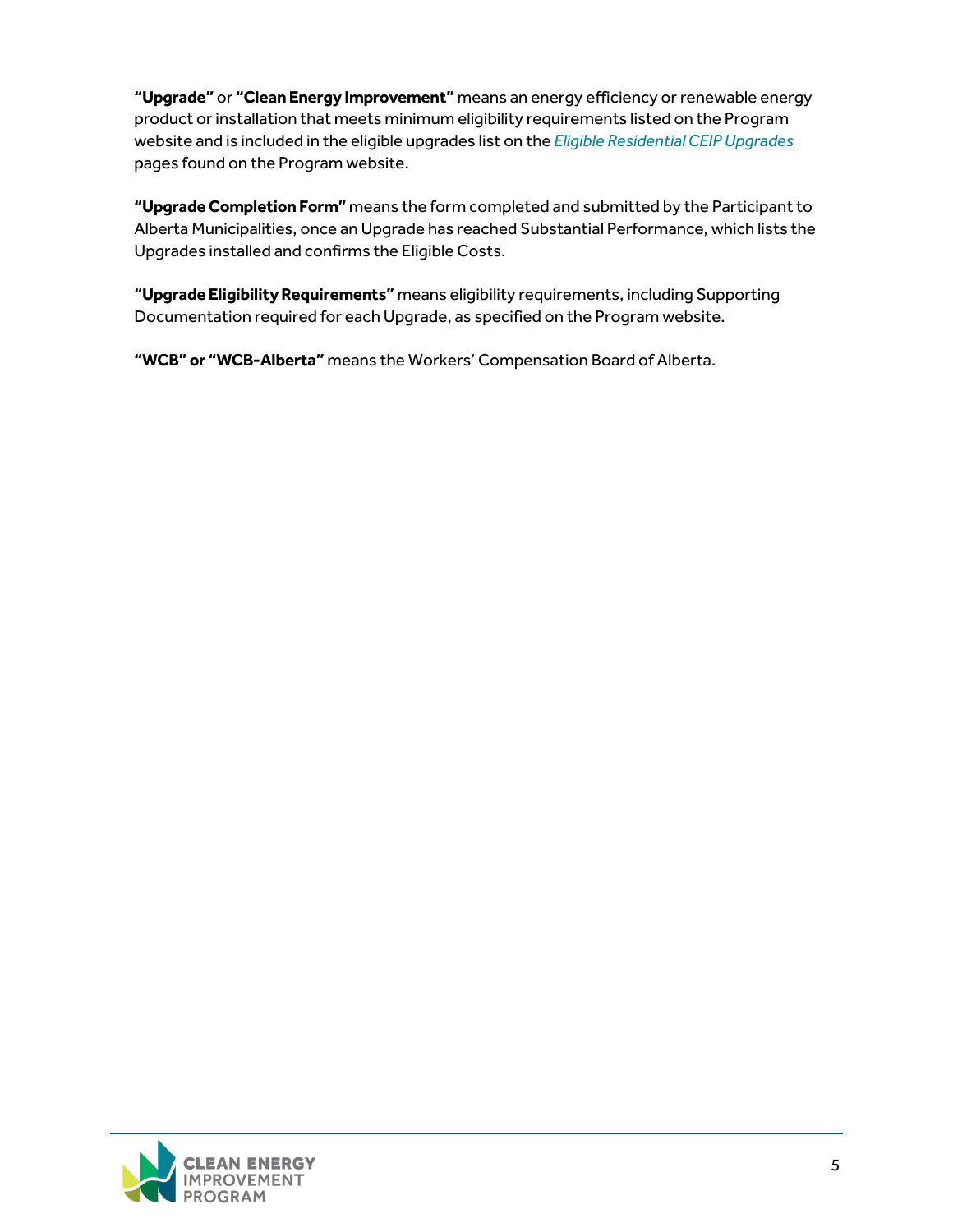## <span id="page-6-0"></span>**2 Background**

The Clean Energy Improvement Program (CEIP) is a financing program that makes energy efficiency and renewable energy Upgrades more accessible to residential property owners. CEIP is administered by Alberta Municipalities. CEIP allows property owners to access financing through their municipality to install eligible Upgrades on their property. Repayment is facilitated through an added charge to the Property Owner's regular property tax bill.

An Act to Enable Clean Energy Improvements was passed on June 6, 2018. The Act authorizes certain amendments to the Municipal Government Act, RSA 2000, c M-26 that allow municipalities to pass a clean energy improvements tax bylaw and make a borrowing to finance Projects and recover costs through the municipal property tax system. The attendant Regulation came into force on January 1, 2019. Alberta Municipalities is the provincial administrator of the CEIP.

Edmonton City Council passed the Bylaw on August 19, 2021, enabling a two-year pilot Clean Energy Improvement Program in Edmonton.

This document outlines the Municipality's terms and conditions for Property Owner participation in the CEIP residential stream.

## <span id="page-6-1"></span>**3 Participant and Property Eligibility**

- <span id="page-6-2"></span>**3.1 Participant Eligibility** 
	- a. The Participant must be a current legal owner of a property located in the Municipality, acting with the consent of all other Property Owners indicated in the Pre-Qualification Form and Project Application Form.
	- a. The Participant, or one of the Property Owners on title at the Property, must have owned a residential property, or can show residential property ownership history and corresponding tax payment history, for at least five consecutive years prior to the Application.
	- b. The Participant must be current on property tax payments. If the Participant has held tax arrears in the Municipality during the five consecutive year period prior to the date of the Pre-Qualification Form submission, or if they do not have five years of property tax history, they will be deemed ineligible for the Program. Where a Participant owned a residence outside the Municipality during that five consecutive year period, similar confirmation of positive tax payment history from the previous municipality will be required.
	- c. The Participant must attest they are current on any outstanding property-secured debt associated with the property on the Pre-Qualification Form and may be required to submit a letter from their financial institution confirming this.
	- d. If a mortgage is on the property, the Participant bears sole responsibility to obtain consent from their mortgage lender to participate in the Program if required by their mortgage lender. Failure to obtain consent from all mortgage lender(s) could result in the Participant breaching a mortgage obligation with the lender, and Alberta Municipalities and the Municipality are not responsible or liable to the mortgage lender, the Participant nor any other party, and the Participant will indemnify and hold harmless Alberta Municipalities and the Municipality in any such circumstances.

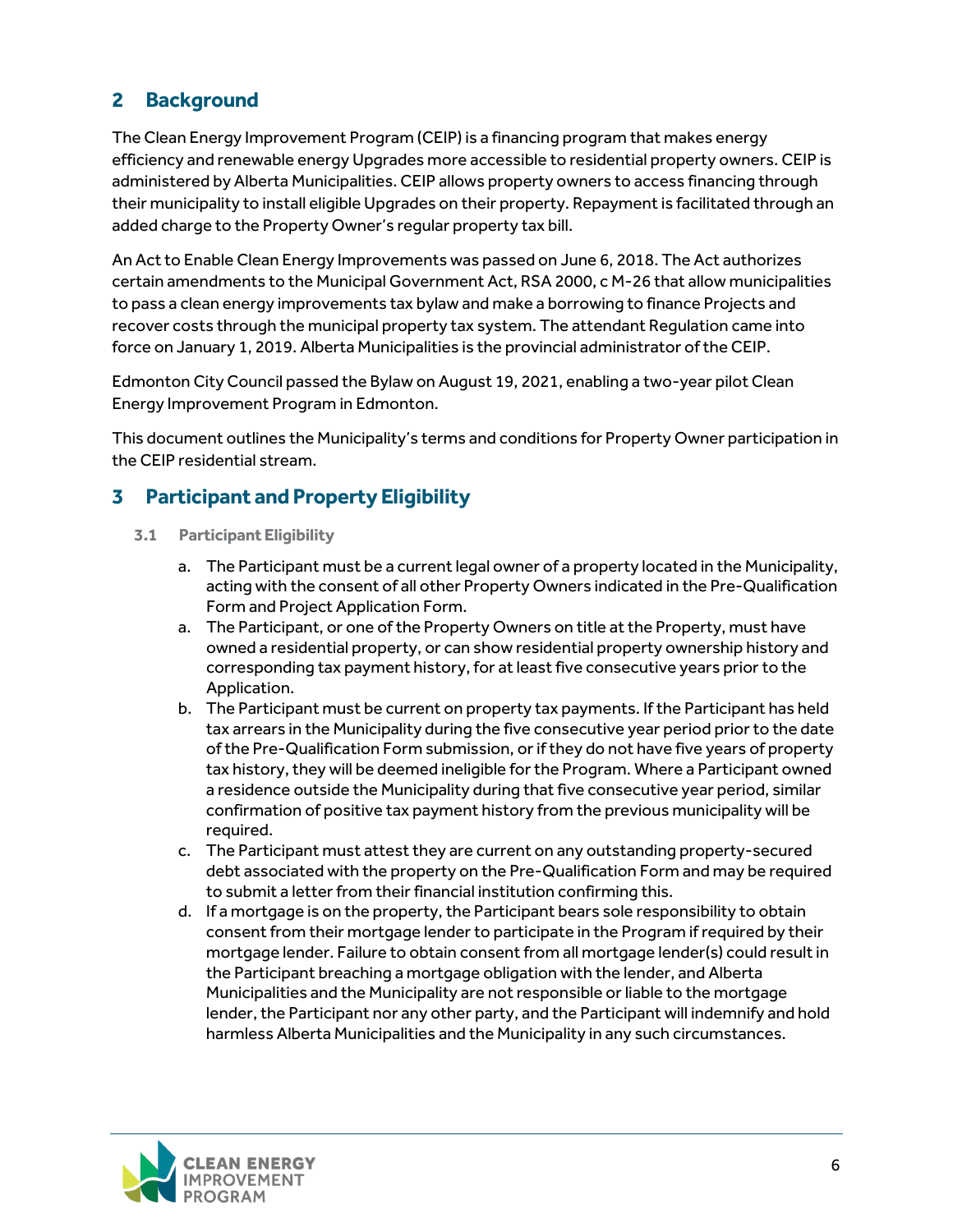- i. The Participant must confirm that they received consent from their mortgage provider to participate in the Program when they submit a Project Application Form to Alberta Municipalities.
- ii. The Participant is not required to show proof of that mortgage consent to the Municipality or Alberta Municipalities, unless specifically requested. Upon request, the Participant will provide proof within 30 days.
- iii. The Participant is responsible for ensuring that the CEIP financing amount requested and received is less than or equal to the amount approved by their mortgage lender.
- e. If the Participant is currently enrolled in either the Government of Alberta [Seniors](https://www.alberta.ca/seniors-property-tax-deferral-program.aspx)  [Property Tax Deferral Program](https://www.alberta.ca/seniors-property-tax-deferral-program.aspx) o[r Seniors Home Adaptation and Repair Program,](https://www.alberta.ca/seniors-home-adaptation-repair-program.aspx) the Participant is ineligible to participate in CEIP. If the Participant is not currently enrolled in either of these Government of Alberta programs, participation in CEIP may impact future eligibility to participate in them. For more information, contact the [Alberta](https://www.alberta.ca/alberta-supports.aspx)  [Supports Contact Centre](https://www.alberta.ca/alberta-supports.aspx) at 1 (877) 644-9992.
- f. The Municipality shall not enter into a Clean Energy Improvement Agreement pursuant to the provisions in Section 12(1) of the [Bylaw.](https://www.edmonton.ca/sites/default/files/public-files/assets/Bylaws/BL19144.pdf?cb=1634191420)
- g. The Municipality may choose to not enter into a Clean Energy Improvement Agreement pursuant to the provisions in Section 12(2) of the Bylaw.
- h. The Participant must meet any additional eligibility criteria as identified by the Municipality or Alberta Municipalities.
- <span id="page-7-0"></span>**3.2 Property Eligibility** 
	- a. The Property must be located within the boundaries of the Municipality.
	- b. The Property must be insured. A minimum of \$1,000,000 in personal liability insurance must be included in the insurance policy.
	- c. Residential properties are eligible if they meet the following criteria:
		- i. an existing property that has been occupied for at least 6 months;
		- ii. classified as a low-rise residential property, i.e., detached or semi-detached home; row housing or town house; or multi-unit residential building that has four or less units; and
		- iii. lawfully occupied as a residence at the time of Pre-Qualification Form submission.
	- d. For each Property, reports and labels from both a pre- and post-project EnerGuide Home Evaluation must be provided by the Participant to the Program Administrator with their consent that certain details be shared publicly via Edmonton's Home Energy Map.
	- e. If a Property is in a building that includes common property or shared facilities, and the Project will impact or affect the common property or shared facilities, written approval of the owner of the building or governing body of the common property or shared facilities (e.g., condominium board) is required to be eligible.
- <span id="page-7-1"></span>**3.3 Ineligible Properties**

While not an exhaustive list, the following properties are ineligible for the residential Program:

- a. Non-residential buildings, farmland, or multi-unit residential buildings having four or more stories and over 600m<sup>2</sup> of building area.
- b. Federal, provincial, or municipally owned properties.
- c. Designated industrial properties as defined in the Act.

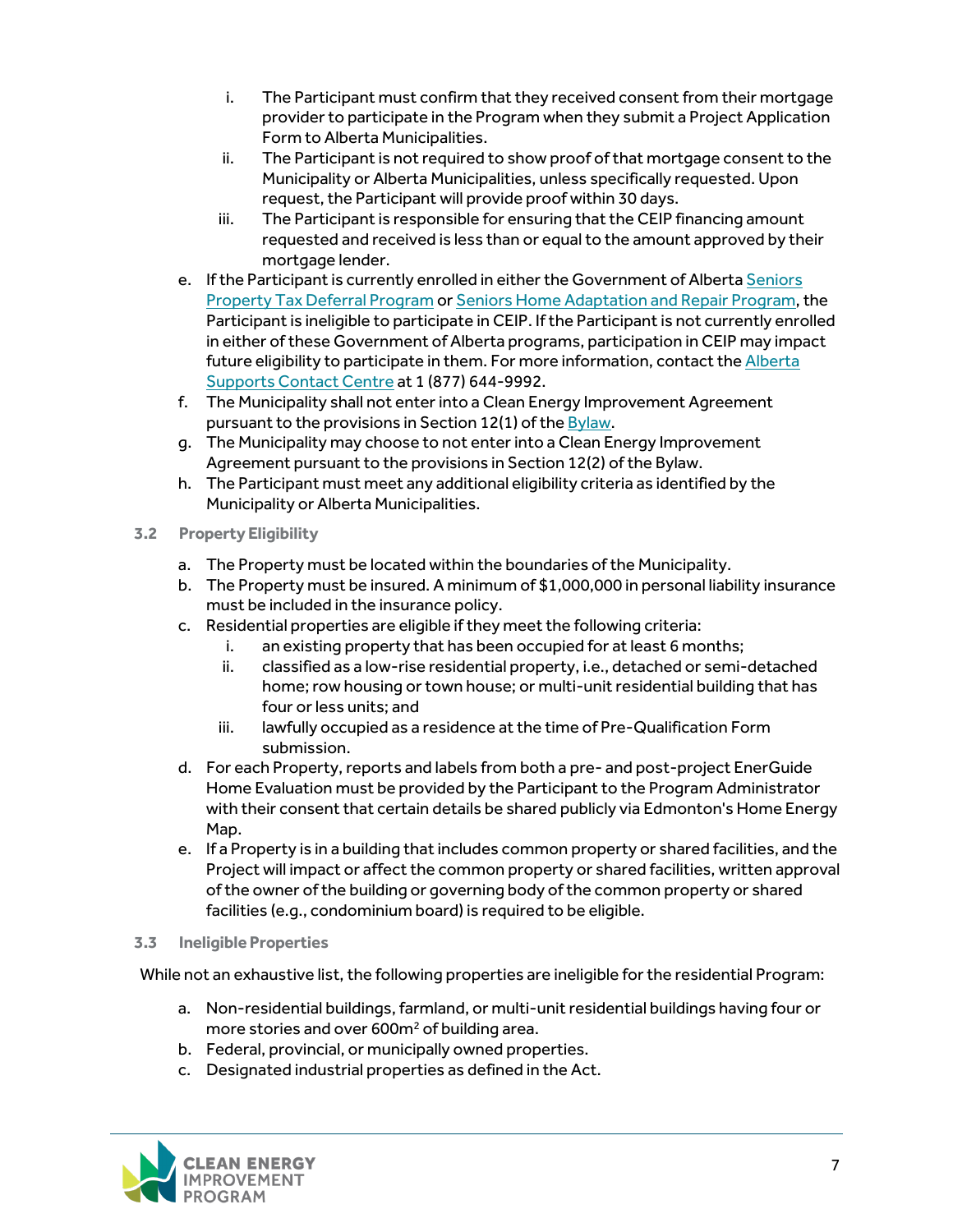- d. Designated manufactured homes as defined in the Act.
- e. Property assessed as Class 4 (machinery and equipment) under the Act.
- f. Leisure properties or those properties that are not utilized for year-round residential occupancy.

#### <span id="page-8-0"></span>**3.4 Eligibility updates**

Alberta Municipalities and the Municipality have the right to amend the list of eligible and/or ineligible properties, or these terms and conditions, at any time and notification of any amendments will be located on the CEIP website. Alberta Municipalities and the Municipality reserve the right to change, at any time, the upgrades that may be eligible under the Program without any notice or liability.

## <span id="page-8-1"></span>**4 Program Fees**

- <span id="page-8-2"></span>**4.1 Program Administration Fee**
	- a. The Participant is required to pay a Program Administration Fee, which is inclusive of GST.
	- b. The Program Administration Fee amount will be calculated by the Municipality and included in the Clean Energy Improvement Agreement.
	- c. The Program Administration Fee will be included in the Clean Energy Improvement Tax recorded on the Property's tax roll and repaid over the term.

## <span id="page-8-3"></span>**5 Upgrade Eligibility Requirements**

#### <span id="page-8-4"></span>**5.1 Eligible Upgrades**

For Upgrades to be eligible for financing, they must meet the following criteria:

- a. A minimum of three Upgrades must be installed as part of a single CEIP Project.
- b. Each Upgrade must increase the energy efficiency or use of renewable energy on the Property.
- c. Each Upgrade must be installed by a Qualified Contractor.
- d. The total Capital Costs of the Project must be greater than or equal to \$3,000.
- e. The Upgrade must be listed as an eligible Upgrade on the [CEIP website](https://www.myceip.ca/residential/) at the time of submission of the Project Application Form.
- f. The Upgrade must meet all of the technical and other eligibility requirements described on the CEIP website at the time of submission of the Project Application Form.
- g. All Upgrades must be new, installed and operational. Upgrades that are used, refurbished, or rebuilt are not eligible.
- h. All Upgrades must meet the Canadian Certification Standards, as outlined by the Standards Council Canada, for product approval, or equivalent certification by an applicable certification body<sup>[1](#page-8-5)</sup>.
- i. Upgrades must have a manufacturer's warranty period that is consistent with the industry standard  $2$ . The minimum manufacturer warranty period for Upgrades is the greater of one year or the required warranty period listed in the Eligible Residential CEIP Upgrades pages on th[e CEIP website.](https://www.myceip.ca/residential/)

<span id="page-8-6"></span><span id="page-8-5"></span><sup>&</sup>lt;sup>1</sup> For example, Underwriters Laboratories of Canada (ULC), Electrical Testing Labs (ETL), and Canada Standards Association (CSA).<br><sup>2</sup> For example, an industry-standard warranty is 25 years for solar panels. The Qualified warranty information specific to the upgrade.

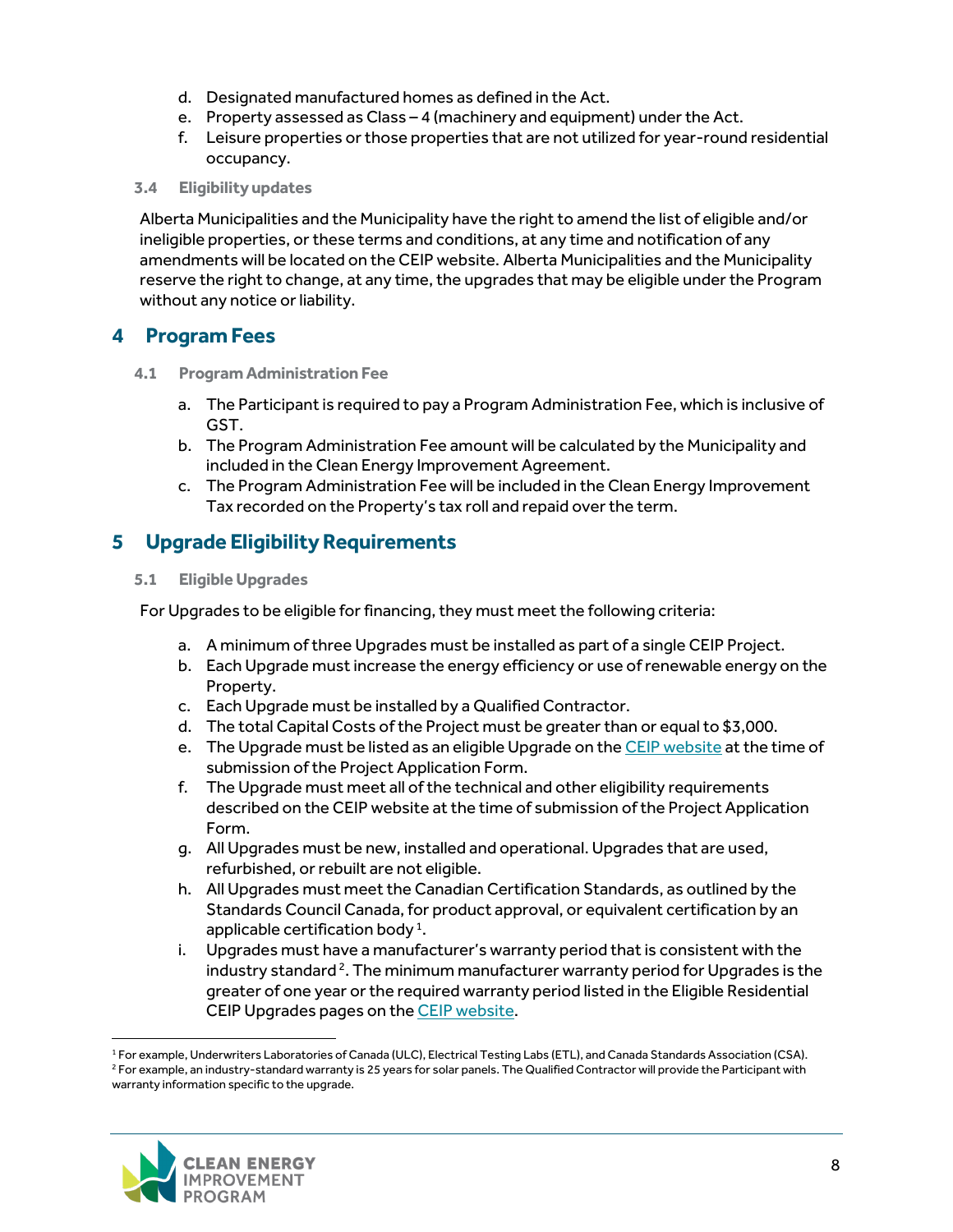- j. Upgrades must have a one-year minimum warranty provided by the Qualified Contractor for defects in materials and labour.
- k. Upgrades must have a warranty that is transferrable to subsequent owners of the Property.
- l. Participants will not remove any installed Upgrades before their expected lifetime unless the Upgrade fails. The Participant agrees not to move, remove, tamper with, disable or damage any Upgrade.

#### <span id="page-9-0"></span>**5.2 Ineligible Upgrades**

The following list includes the types of upgrades, services and products that are deemed ineligible for financing:

- a. Health and safety improvements not directly related to or otherwise incorporated into the Project.
- b. Any upgrades that are in the process of being installed or have already been installed prior to approval of the Pre-Qualification Form, Project Application Form and signing of the Clean Energy Improvement Agreement and Project Agreement (i.e., financing cannot be applied retroactively).
- c. Any upgrades not permanently affixed to the property (e.g., plug-in appliances).
- d. Any upgrade associated with new additions<sup>[3](#page-9-3)</sup> at an existing residence that serves only that addition. If the upgrade associated with the new addition also services and increases the energy efficiency or use of renewable energy in the existing residence, it may be eligible. Upgrades associated with new additions will be evaluated on a caseby-case basis.
- e. Any upgrade associated with a fully detached garage on the property.
- f. Any upgrade that is leased or financed through the Qualified Contractor or manufacturer.
- g. Any upgrade not listed on th[e CEIP website.](https://www.myceip.ca/residential/)
- h. Alberta Municipalities and the Municipality have the right at any time to amend the list of upgrades, services, or products that they deem to be ineligible for funding under the Program.

## <span id="page-9-1"></span>**6 Application Requirements and Conditions**

- <span id="page-9-2"></span>**6.1 Pre-Qualification Application**
	- a. Pre-Qualification Form submissions will be accepted beginning at 10:00am (MDT) on March 29, 2022. Pre-qualification Forms submitted prior to this time will not be accepted and will be deemed ineligible.
	- b. The Participant must complete and submit the Pre-Qualification Form and the following documents to Alberta Municipalities to be considered for Pre-Qualification:
		- i. Proof the property to be upgraded is insured (i.e., home insurance with personal liability coverage of at least \$1 million). Accepted proof includes documentation that clearly states the policy provider, policy number, property address, personal liability coverage, and duration of the policy (e.g., insurance binder letter).
	- c. Contact information for all Property Owners on title must be provided, and all Property Owners must review and agree to these CEIP Terms and Conditions.

<span id="page-9-3"></span> $3$  A new addition is an extension or increase in floor area or height of a building or structure.

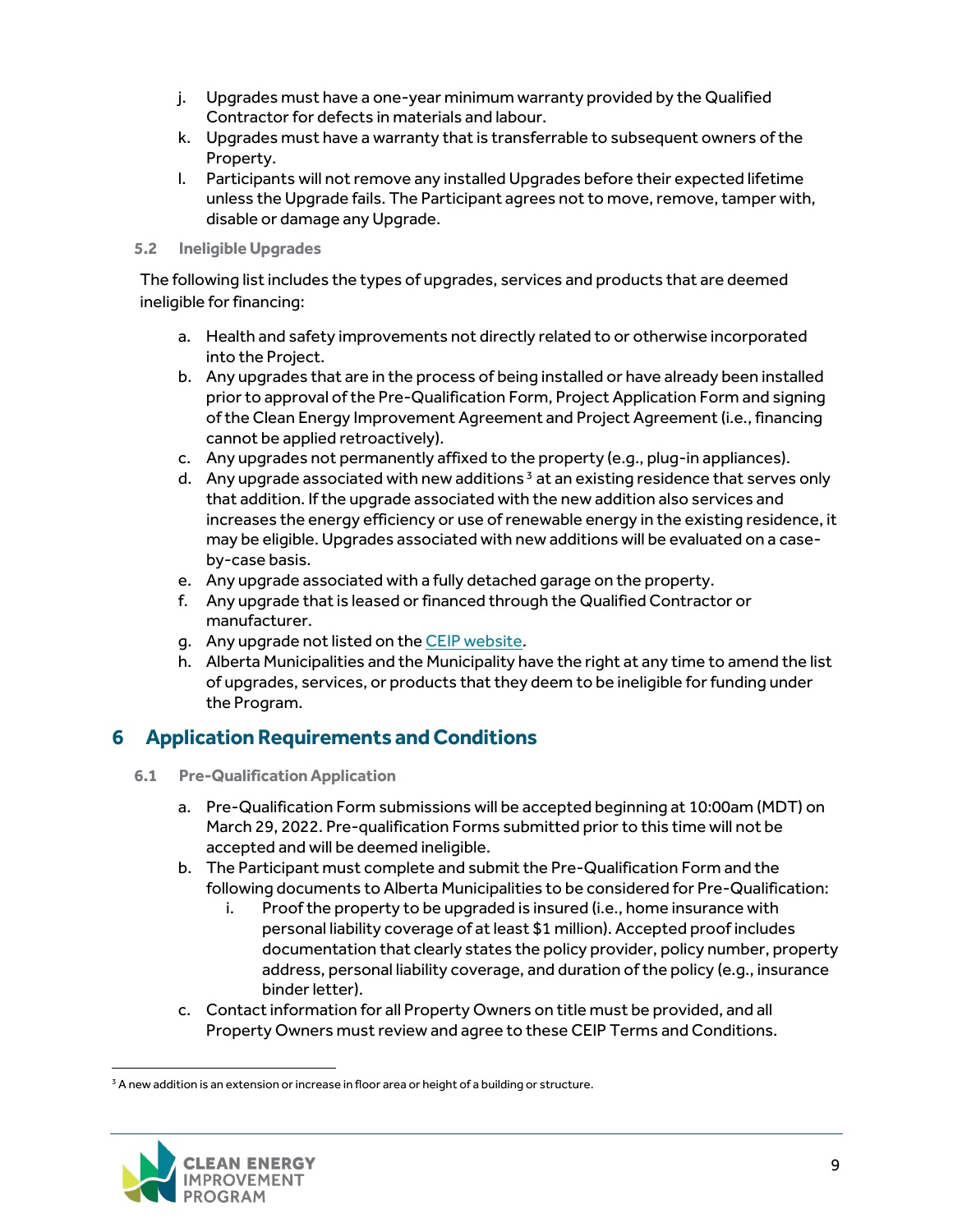- d. Pre-Qualification Forms are reviewed by Alberta Municipalities and the Municipality in the order they are received.
- e. The Municipality retains unfettered discretion to decline pre-qualification of a Property or Property Owner for any reason.
- f. Receiving approval of a Pre-Qualification Form does not guarantee that the Property Owner will receive a Clean Energy Improvement Agreement to finance their Project through the Program.
- g. Upon pre-qualification approval, Alberta Municipalities will provide a copy of the Project Application Form to be completed and submitted by the Participant. Financing is only confirmed once a submitted Project Application Form and Supporting Documentation are approved, a Clean Energy Improvement Agreement and Project Agreement are signed by all required parties, and financing will not be paid unless the terms of those agreements are met in full.
- h. Pre-qualification will be valid for three months after pre-qualification approval has been granted by Alberta Municipalities. If a Project Application Form is not submitted within three months of pre-qualification approval, the pre-qualification approval is cancelled, and a new Pre-Qualification Form must be submitted.
- i. A maximum of eighty (80) Pre-Qualification Forms will be processed at any one time. All Pre-Qualification Forms received in excess of eighty (80) will be waitlisted in the order they were received and processed as Program capacity allows.

#### <span id="page-10-0"></span>**6.2 Project Application**

- a. Prior to submitting a Project Application Form, the Participant must:
	- i. Have a valid pre-qualification approval from Alberta Municipalities for the same Property listed on the Application Form.
	- ii. Have an EnerGuide Home Evaluation completed by a registered NRCan Energy Advisor.
		- i. The NRCan Energy Advisor must be registered with a service organization listed on the Contractor Directory on th[e CEIP website.](https://www.myceip.ca/directory/)
		- ii. The Participant must pay for the EnerGuide Home Evaluation out of pocket as financing for this service is not eligible under CEIP.
		- iii. A pre-Project EnerGuide Home Evaluation completed prior to the launch of the Program will be accepted and a new evaluation is not required, provided the NRCan Energy Advisor who completed the audit, or their affiliated service organization, is a CEIP Qualified Contractor.
		- iv. The Homeowner Information Sheet and Renovation Upgrade Report provided to the Participant after the pre-project Home Energy Evaluation is complete must be submitted to Alberta Municipalities with the Project Application Form.
	- iii. Receive a quote for the equipment and installation cost of the Upgrades from one or more Qualified Contractors listed on th[e CEIP website.](https://www.myceip.ca/directory/)
		- i. The Participant must submit Upgrade specification documentation from the Qualified Contractor and any other Supporting Documentation listed on th[e CEIP website Residential Upgrades](https://www.myceip.ca/residential/) page.
	- iv. If the Participant resided outside of the Municipality in the last five years, the Participant must provide proof of payment of residential property taxes in their previous municipality as outlined in Section 3.1 b and c.

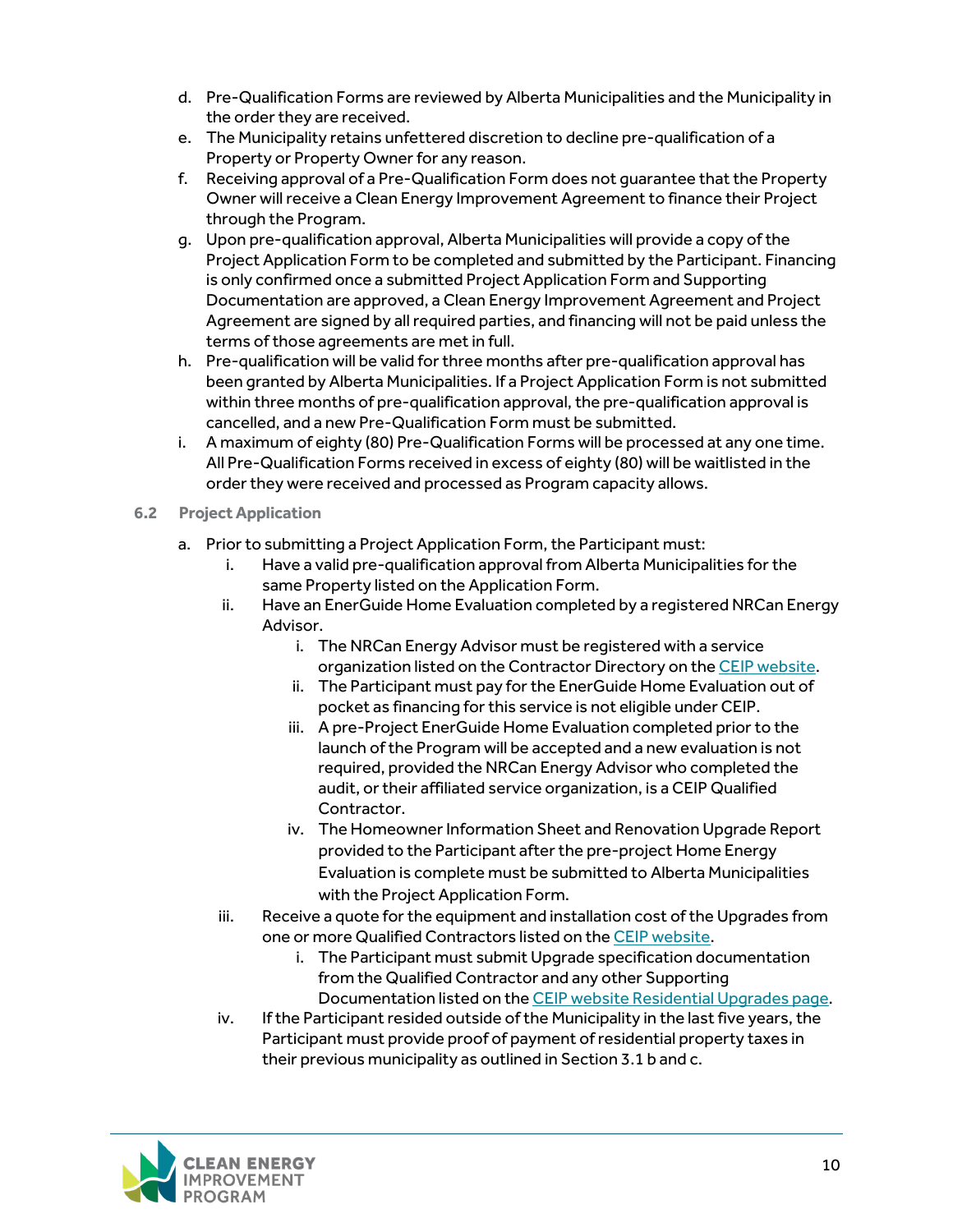- v. Receive written approval from the condominium board or owner(s) of the building if the Property is a unit in a condominium plan under the Condominium Property Act or is in a building of less than five units that includes common property or shared facilities, and the Project will impact common property or shared facilities in the building.
- vi. Receive a Part I application pre- approval email from the City of Edmonton's Change Homes for Climate Solar Program (CHCSP), if the Project includes a solar photovoltaic (PV) Upgrade.
	- i. The Part I CHCSP application pre-approval email must be submitted with the Project Application Form.
- b. The Participant must complete and submit the Project Application Form and required Supporting Documentation to Alberta Municipalities.
- c. All Property Owners on title must sign the Project Application Form.
- <span id="page-11-0"></span>**6.3 Program Agreements** 
	- a. Once a Project Application Form is approved, Alberta Municipalities will provide the Participant with the Clean Energy Improvement Agreement and Project Agreement for their Project.
		- i. Alberta Municipalities will schedule a time with the Property Owner to review the Clean Energy Improvement Agreement and ensure the Property Owner understands the terms and conditions of the Agreement.
		- ii. All Property Owners on title and the Municipality must sign the Clean Energy Improvement Agreement for the agreement to be considered executed.
		- iii. All Property Owners on title, Alberta Municipalities, and the Primary Qualified Contractor, must sign the Project Agreement for the agreement to be considered executed. If multiple Primary Qualified Contractors are completing different Upgrades, a separate Project Agreement must be signed with each Primary Qualified Contractor.
		- iv. Alberta Municipalities will facilitate the execution of the agreements.
	- b. Once the Clean Energy Improvement Agreement and Project Agreement are executed, Alberta Municipalities will:
		- i. Provide electronic copies of executed agreements to the signatories.
		- ii. Provide an Installation Authorization Notice to the Participant and the Primary Qualified Contractor(s) indicating the Project may commence. Alberta Municipalities will include a copy of the Upgrade Completion Form that the Participant must complete and submit once Upgrades reach Substantial Performance.
- <span id="page-11-1"></span>**6.4 Deposit Payments** 
	- a. The Municipality does not provide financing funds until an Upgrade is installed and has reached Substantial Performance.
	- b. If a deposit is requested by the Qualified Contractor:
		- i. The Participant is responsible for paying the deposit amount and may request to finance the deposit amount in the Project Application Form.
		- ii. The Participant must submit the invoice for the deposit payment from the Qualified Contractor with the Project Application Form.
		- iii. The Participant should not pay the deposit to the Qualified Contractor until the Clean Energy Improvement Agreement and Project Agreement are executed.

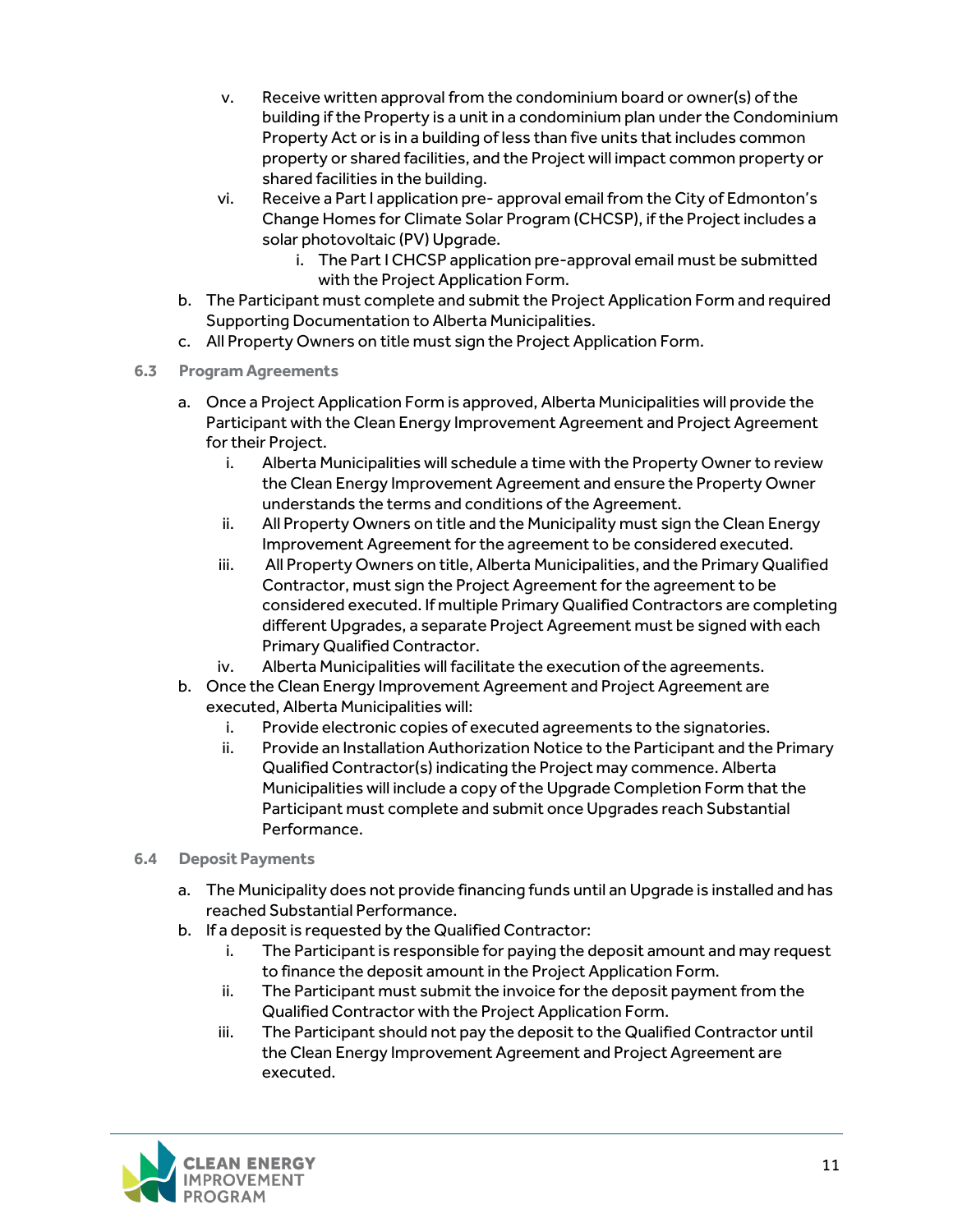- iv. If listed as an Eligible Cost in the Clean Energy Improvement Agreement, the Participant will be reimbursed for the deposit amount after the Upgrade is installed and provided the payment is in accordance with Section 8.2 [Payment].
- <span id="page-12-0"></span>**6.5 Upgrade Installation**
	- a. Upgrade installation may only commence after:
		- i. the Clean Energy Improvement Agreement and Project Agreement have been executed; and
		- ii. the Installation Authorization Notice has been provided to the Participant and Primary Qualified Contractor by Alberta Municipalities (the Commencement Date).
	- b. All Upgrades must be installed within six (6) months of the Commencement Date.
		- i. Requests for extensions will only be considered under extenuating circumstances.
		- ii. The extension request must be submitted to Alberta Municipalities in writing and requests will be approved or denied only at the discretion of Alberta Municipalities or the Municipality.

#### <span id="page-12-1"></span>**6.6 Upgrade Completion**

- a. Once an Upgrade has been installed, the Participant must submit an Upgrade Completion Form to Alberta Municipalities within 5 business days of the Upgrade reaching Substantial Performance.
- b. A separate Upgrade Completion Form must be submitted for each Upgrade if the Upgrades reach Substantial Performance at different times.
- c. The Participant must submit all required Supporting Documentation with the Upgrade Completion Form, including but not limited to:
	- i. Itemized invoice from the Qualified Contractor detailing all costs associated with the Upgrade installation.
	- ii. Product specification sheet(s) that show the Upgrade meets all specific Upgrade Eligibility Requirements.
- d. Additional Eligible costs:
	- i. If at least one Upgrade with a Capital Cost of \$3,000 or greater has been installed and reached Substantial Performance, the Participant may include an Incidental Cost, Professional Service Cost, or deposit payment request associated with the Upgrade installed on the Upgrade Completion Form.
	- ii. Proof of payment for any Incidental Cost, Professional Service Cost, or deposit payment request associated with the Upgrade installed must be included if the Participant is requesting reimbursement. Proof of payment are copies of receipts that clearly show payment has been made.
	- iii. Itemized invoices from a Qualified Contractor must be submitted for each Professional Service Cost and Incidental Cost if the cost is being submitted for financing under the Program.
- <span id="page-12-2"></span>**6.7 Project Amendments**
	- a. Project amendments are required if there are additions, removals, variations, substitutions, delays in Project completion, or price changes to the Project after the Clean Energy Improvement Agreement and Project Agreement are executed.

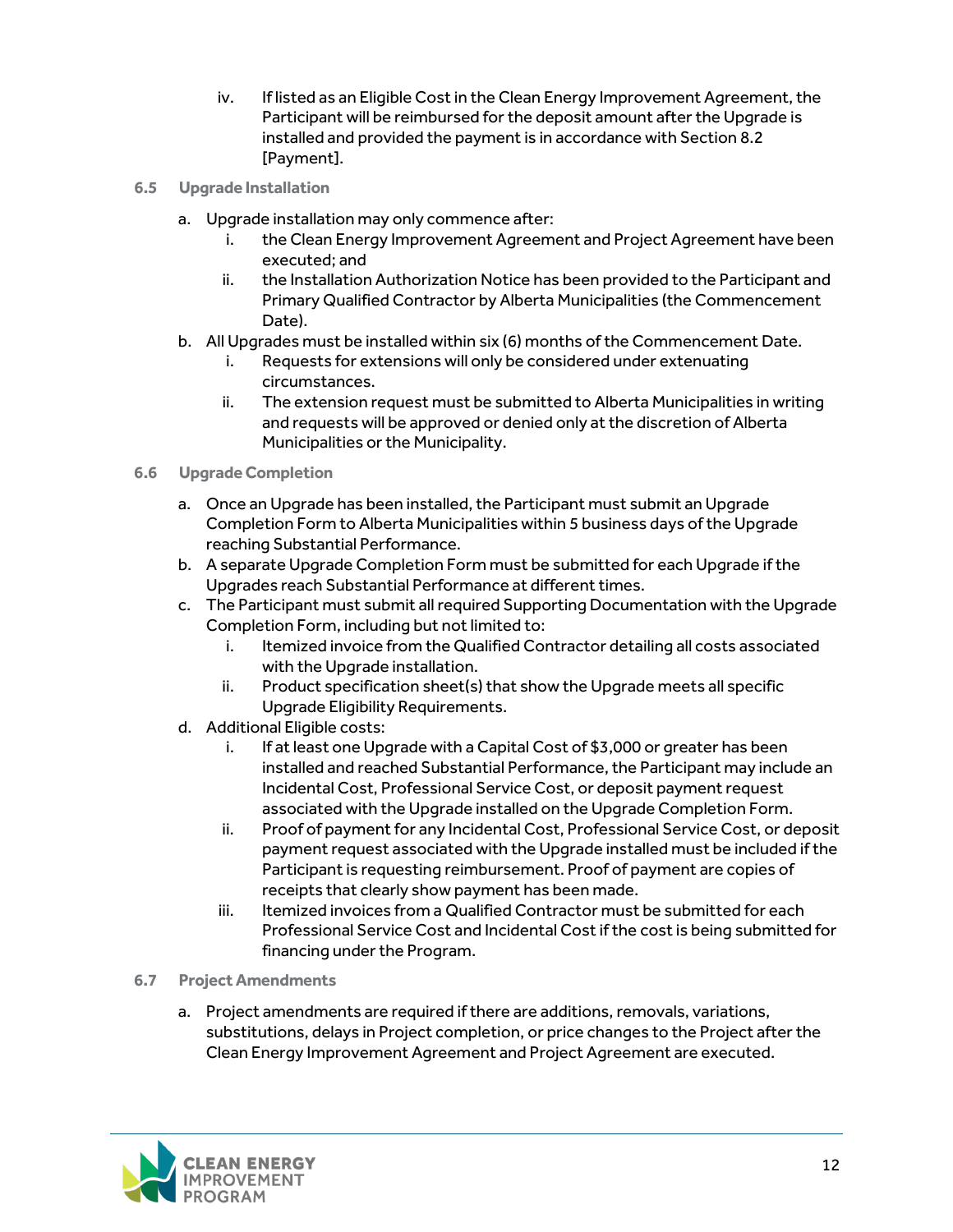- b. A change request must be submitted by the Participant to Alberta Municipalities. Upon request, Alberta Municipalities will provide the Participant with a Change Order form to complete with the support of the Qualified Contractor.
- c. If the amendment is expected to cause a delay in the Project, extending the Completion Date past the deadlines outlined in Section 6.5.b. [Installation], an extension request must be included on the Change Order. The request for extension will be approved at the discretion of both Alberta Municipalities and the Municipality.
- d. The Clean Energy Improvement Agreement will be amended upon Project completion to reflect the final Project Cost, whether lower or higher than the estimated Project Cost. The financing amount included in the amended Clean Energy Improvement Agreement will not exceed the maximums set out in Section 8.3 [Maximum Financing Amount] of these CEIP Terms and Conditions. The process for agreement amendments is detailed in the Clean Energy Improvement Agreement.
- e. Full details applicable to Project amendments will be outlined in the Project Agreement.

#### <span id="page-13-0"></span>**6.8 Site Inspection**

- a. Alberta Municipalities, the Municipality or their agents or service providers may:
	- i. Conduct a site inspection prior to or during the installation of Upgrades in order to verify information submitted on the Project Application Form; and
	- ii. Conduct a site inspection after the Completion Date in order to verify installation of Upgrades. A site inspection after the Completion Date may occur within five years after submission of the final Upgrade Completion Form.
- b. If Alberta Municipalities or the Municipality chooses to conduct a site inspection, the Participant will provide reasonable access to the property for the purposes of a site inspection.
- c. If the site inspection reveals any discrepancies between the Upgrade(s) listed on the Upgrade Completion Form and the Upgrade(s) that were installed, Alberta Municipalities will endeavour to work with the Participant and Qualified Contractor to attempt to resolve the issue and facilitate a Project amendment, if required. If, due to the discrepancies, Program eligibility criteria are no longer met, Alberta Municipalities reserves the right to seek reimbursement on behalf of the Municipality of any payments made to the Qualified Contractor or the Participant.

## <span id="page-13-1"></span>**7 Incentives**

- <span id="page-13-2"></span>**7.1 Municipality Rebate Programs**
	- a. Financial Rebates may be received by the Participant for any Upgrades that are part of a Project.
		- i. Participants whose Upgrades are eligible for the Municipality's Rebate programs will be required to participate in these program(s). For example, Edmonton's Change Homes for Climate Solar Program and Edmonton's Home Energy Retrofit Accelerator Program.
		- ii. All Municipality Rebates that a Participant is eligible to receive for their Upgrades will be used, at the sole discretion of the Municipality:
			- i. to reduce the calculated Clean Energy Improvement Tax before it is applied to the tax roll; or
			- ii. to pay a portion of a Clean Energy Improvement Tax that has been added to the tax roll, reducing the annual amount owed.

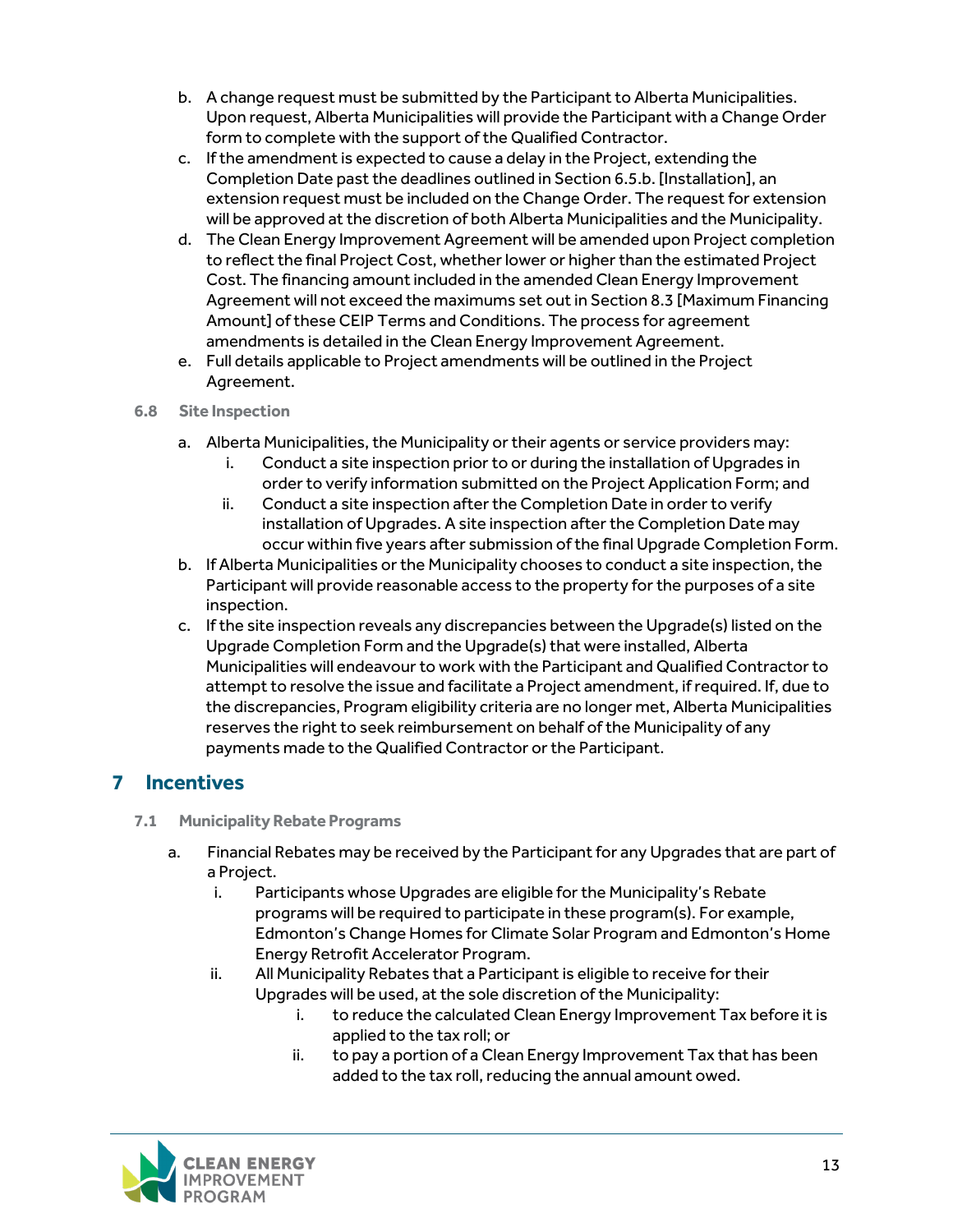- iii. Details of Rebates will be included in the final, amended Clean Energy Improvement Agreement.
- <span id="page-14-0"></span>**7.2 Other Incentive Programs**
	- a. Financial rebates, grants or incentives may be received by the Participant for any Upgrades that are part of a Project. Programs that are not offered by the Municipality, such a[s Canada's Greener Homes Grant Program,](https://www.nrcan.gc.ca/energy-efficiency/homes/canada-greener-homes-grant/23441) will not impact the calculation of the final Clean Energy Improvement Tax.

## <span id="page-14-1"></span>**8 Project Financing**

<span id="page-14-2"></span>**8.1 Eligible Costs**

The following are the types of costs that can be financed through the Program. The definitions of each type of cost can be found in Section 1 [Definitions]:

- a. Capital Costs
	- Supporting Documentation must be provided for all Capital Costs associated with Upgrades.
	- ii. Supporting Documentation may vary with each type of Upgrade, the Participant must review the requirements provided by Alberta Municipalities.
- b. Professional Services
	- i. Only Professional Services specifically required for the completion of a CEIP Project and completed by a Qualified Contractor are eligible for financing.
	- ii. The Participant must submit the report generated by the Professional Service provider and an invoice for the Professional Services completed.
	- iii. Professional Service costs must be listed in the Project Application Form, with the sole exception of EnerGuide Home Evaluations.
	- iv. Professional Service costs for approved Projects will only be eligible for financing if incurred on or after the date of submission of a Pre-Qualification Form.
	- v. Professional Services related to EnerGuide Home Evaluations can occur at any time prior to the Project Application being submitted but they are not eligible to be financed through the Program.
	- vi. If the Participant has paid for the full cost of Professional Services and is requesting the cost be financed, the Participant must submit proof of payment (e.g., receipts).
- c. Incidental Costs
	- i. All Incidental Costs related work must be completed by a Qualified Contractor.
	- ii. The Participant must be able to demonstrate to the satisfaction of Alberta Municipalities that the Incidental Cost is required for the successful completion of the Project.
	- iii. The total financed amount of the Incidental Costs must not exceed 15% of the total Capital Cost of undertaking the Clean Energy Improvement.
	- iv. To be eligible for financing, all Incidental Costs must be listed in the Project Application Form. An Installation Authorization Notice must be received before any work is started or any costs are incurred.
	- v. If the Participant has paid for the full Incidental Cost work and is requesting the cost be financed, the Participant must submit proof of payment (e.g., receipts).

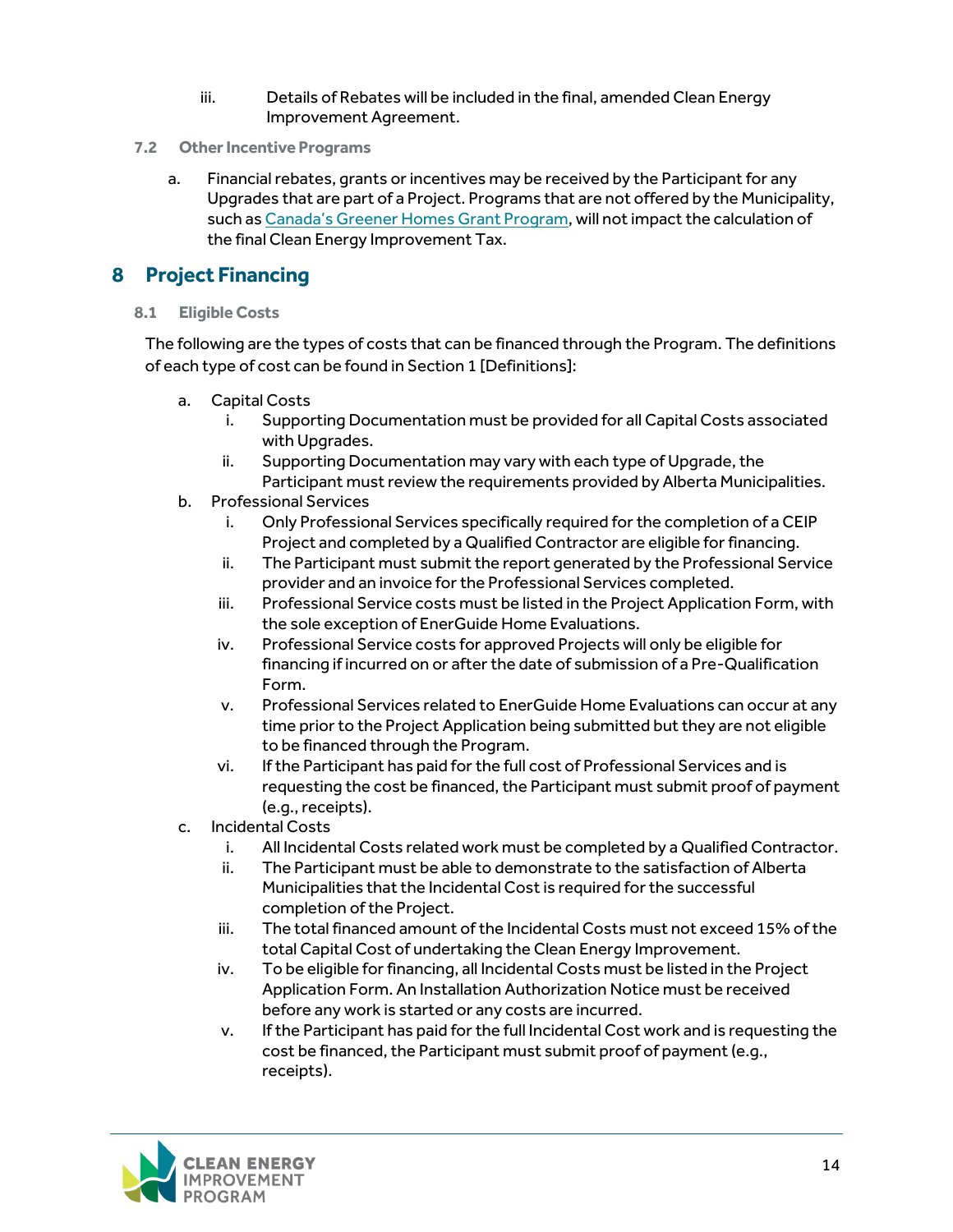#### <span id="page-15-0"></span>**8.2 Payment**

- a. The following provisions inform payment to a Qualified Contractors for completed Upgrade(s), and for work directly related to Incidental Costs, and Professional Services costs:
	- i. Subject to the Participant's and Qualified Contractor's compliance with the Clean Energy Improvement Agreement, the Project Agreement and with these CEIP Terms and Conditions, and pursuant to the terms of the Clean Energy Improvement Agreement, and the Project Agreement, Alberta Municipalities will issue payment directly to the Qualified Contractor for completed Upgrades, Professional Service costs, or Incidental Costs within 28 days of Alberta Municipalities approving a complete and accurate Upgrade Completion Form and required Supporting Documentation.
	- ii. The Participant must pay the Qualified Contractor(s) directly for any costs that were not approved by Alberta Municipalities, any costs incurred for the Project in excess of the total approved financing amount, and any costs associated with an Upgrade that does not reach Substantial Performance or is deemed ineligible when the Upgrade Completion Form and Supporting Documentation are submitted.
- b. Participant reimbursement for Eligible Costs
	- i. If part of the Eligible Cost includes an amount paid by the Participant, and the Participant has requested to finance that amount, the reimbursement payment will be issued to the Participant after Alberta Municipalities has approved a complete and accurate Upgrade Completion Form and required Supporting Documentation.
- c. Any parties receiving payments from Alberta Municipalities must submit a completed electronic funds transfer form and void cheque, clearly identifying their name and the branch, transit, and account numbers in order for Alberta Municipalities to direct payments to the party electronically. No payments will be made to the party until the information required by this section has been provided to Alberta Municipalities.
- <span id="page-15-1"></span>**8.3 Maximum Financing Amount**
	- a. The total financing amount available to a single Property is limited by the lesser of:
		- i. A maximum of \$50,000 of per Property; and
		- ii. The annual Clean Energy Improvement Tax (excluding interest and the Program Administration Fee) cannot exceed the Property's annual municipal property tax amount. The property tax amount used for this calculation is the municipal property tax amount in the year in which the Pre-Qualification Form was submitted. [4](#page-15-3)
- <span id="page-15-2"></span>**8.4 Project Financing** 
	- a. A minimum of three Upgrades must be installed on the Property for a CEIP Project to be eligible for financing. Failure to complete a minimum of three Upgrades may lead to termination of the Clean Energy Improvement Agreement, and a requirement for the Participant to pay any financing amounts back immediately.

<span id="page-15-3"></span><sup>4</sup> For example, if you submit a Pre-Qualification Form in 2021 and your annual municipal property tax in 2021 is \$3,000, the annual payment for the Clean Energy Improvement Tax cannot be more than \$3,000.

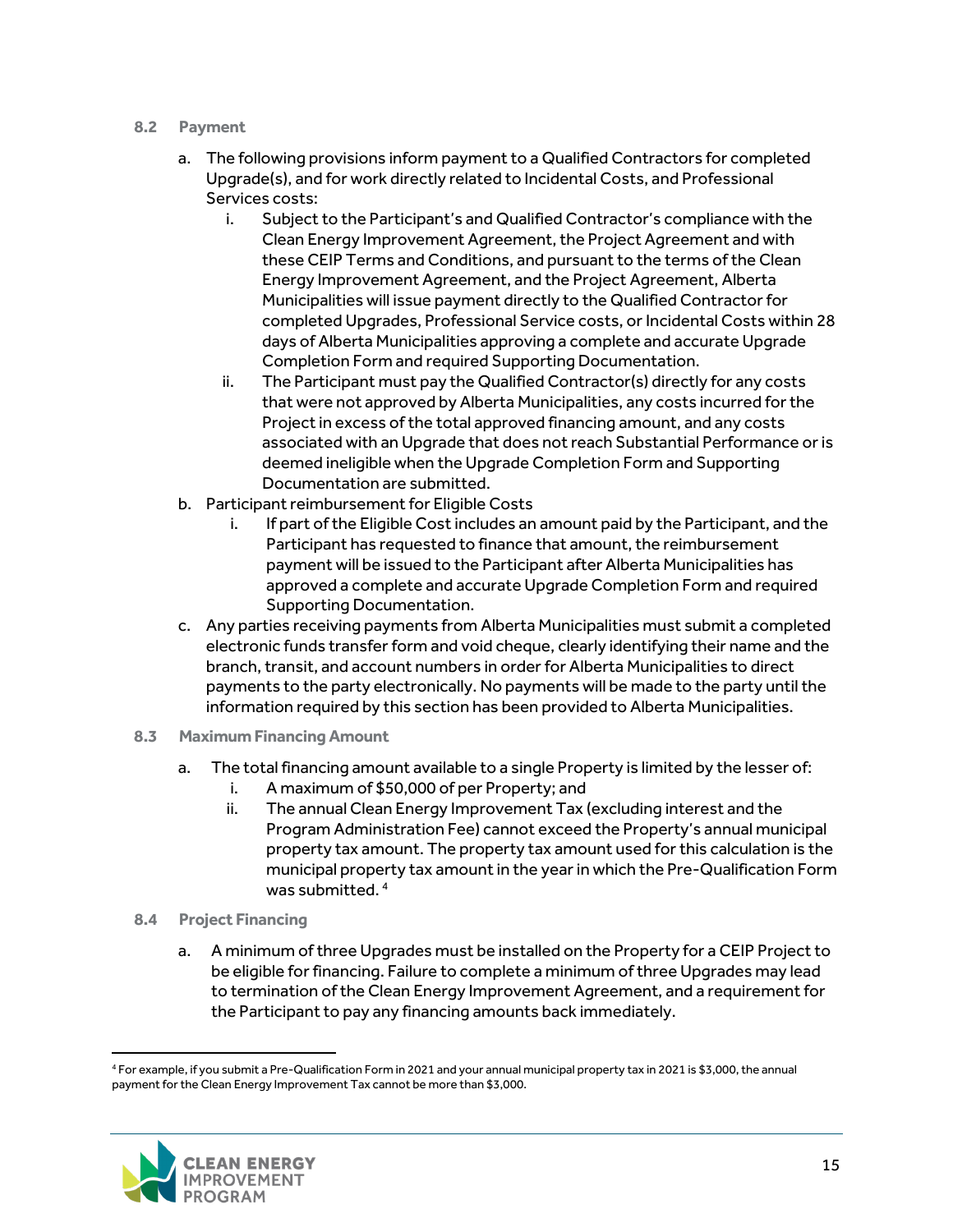- b. In order for a residential CEIP Project to be eligible for financing, pre- and post-Project EnerGuide Home Evaluations are required.
	- i. A post-Project EnerGuide Home Evaluation must be completed after all Upgrades have been installed and the Project is deemed complete by Alberta Municipalities and the Municipality.
	- ii. The post-Project EnerGuide Home Evaluation must be completed, and the post-Project EnerGuide label submitted to Alberta Municipalities, within six (6) weeks of the final Upgrade Completion Form being submitted to Alberta Municipalities. If the Project is eligible for Municipality Rebates, these Rebates may not be applied until the post-Project EnerGuide label has been submitted to Alberta Municipalities.
	- iii. Projects that fail to complete a post-Project EnerGuide Home Evaluation will be not eligible for financing and the Municipality reserves the right to seek reimbursement of any payments made to the Qualified Contractor or the Participant.
	- c. The financing terms and conditions for a CEIP Project are listed in the Clean Energy Improvement Agreement provided by the Municipality.
	- d. Participants must agree to the Municipality's financing terms and conditions and sign a Clean Energy Improvement Agreement with the Municipality in order to finance their Project through the Program.
	- e. The maximum interest rate provided by the Municipality for Projects financed through CEIP is 3.5% and will be specified in the Clean Energy Improvement Agreement. Interest is calculated annually.
	- f. Financing availability under the Program is based on a first-come, first-served basis, and financing for a Project will only be confirmed once a Clean Energy Improvement Agreement has been signed by each Property Owner on title and the Municipality.
		- i. If any Eligible Cost is incurred prior to signing a Clean Energy Improvement Agreement, it is not guaranteed that financing will be available to the Participant for those costs.
	- g. The maximum term for financing is the lesser of 20 years or the effective useful life  $(EUL)$ <sup>[5](#page-16-0)</sup> of the Upgrade. Financing terms for multiple Upgrades will be calculated for each Upgrade separately and added to the property tax bill as one line item per Upgrade. The EUL for all eligible Upgrades is posted on the Program website.
	- h. Only Eligible Costs, the Program Administration Fee, and any related interest charges as listed in the Clean Energy Improvement Agreement, are eligible for financing through the Program.
	- i. The following costs cannot be financed under the Program, and the Participant is solely liable for paying these costs:
		- i. any costs associated with the pre- or post-Project EnerGuide Home Evaluation.
		- ii. any Incidental Costs exceeding 15% of the Capital Costs of an associated Upgrade;
		- iii. any costs not approved by Alberta Municipalities; and
		- iv. any costs associated with an Upgrade where the Upgrade does not reach Substantial Performance or is deemed ineligible upon submission of the Upgrade Completion Form and Supporting Documentation.

<span id="page-16-0"></span><sup>5</sup> The effective useful life (EUL) of an Upgrade is the average time in years where the Upgrade is expected to result in energy savings. The EUL is standardized for each type of Upgrade and does not equate to the actual length of time the Upgrade will be functioning.

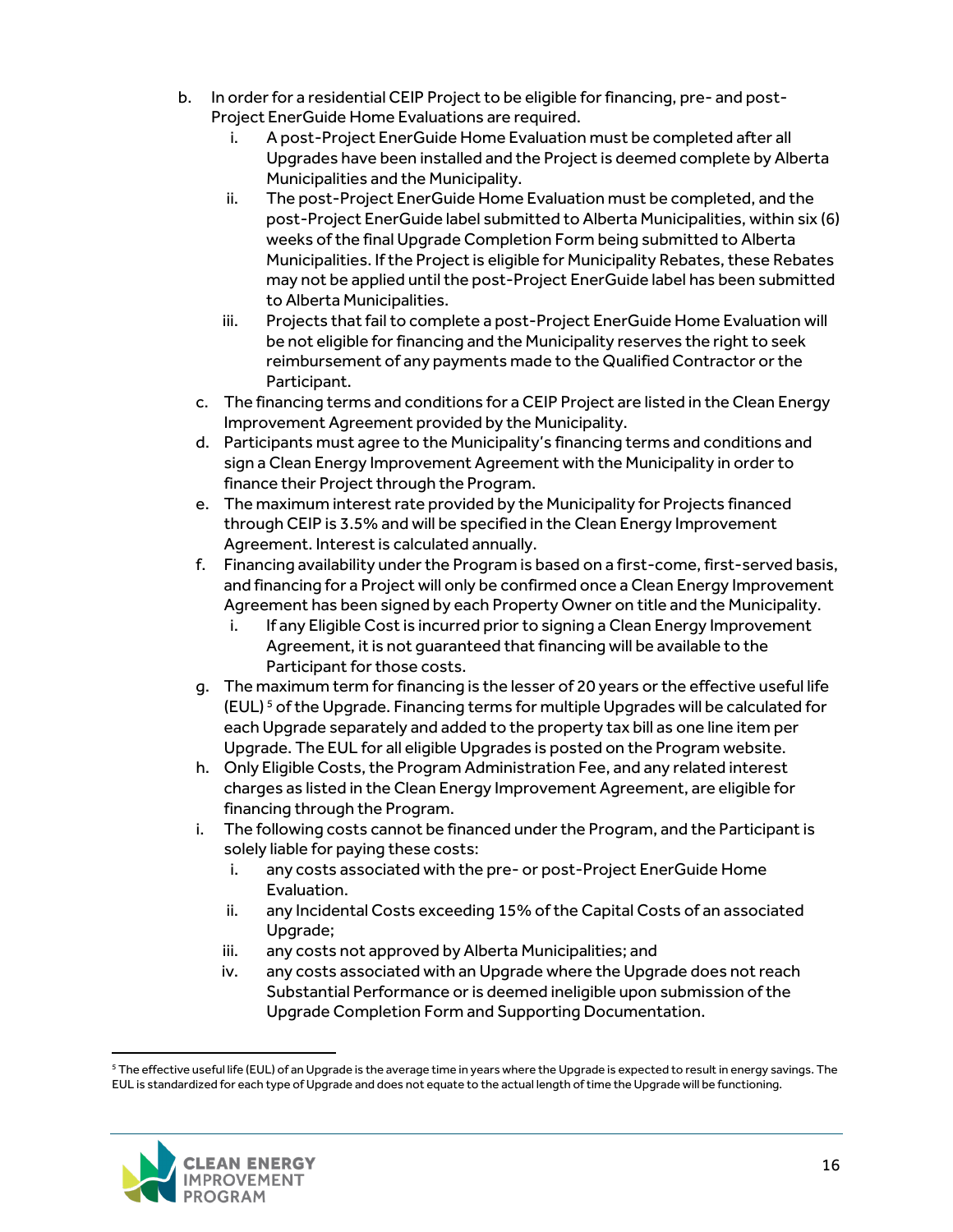- j. If the final Eligible Costs for a Project are less than the amount listed in the Clean Energy Improvement Agreement, the Participant will only be entitled to the true Eligible Costs for the Project and will forfeit the rest of the financing indicated in the Clean Energy Improvement Agreement.
- k. If the final Eligible Costs for a Project are more than the amount listed in the Clean Energy Improvement Agreement, and no Project amendment was approved by Alberta Municipalities, the Participant will only be entitled to the financing amount that is indicated in the Clean Energy Improvement Agreement.

## <span id="page-17-0"></span>**9 Clean Energy Improvement Tax**

- a. The terms of the placement of the Clean Energy Improvement Tax on the Property's tax roll and the complete terms of repayment are outlined in the Clean Energy Improvement Agreement between the Participant and the Municipality.
- b. Repayment of the Clean Energy Improvement Tax may occur in the following manner:
	- through annual property tax payments as a "Clean Energy Improvement Tax" for the length of the repayment period; or
	- ii. as a one-time lump sum payment of the balance of the Clean Energy Improvement Tax at any time during the repayment period.
- c. The Municipality may exercise any right available to it by contract, law, or equity, including all rights available under the Act against the Participant should the Participant fail to pay the Clean Energy Improvement Tax, including tax penalties as outlined under Bylaw 19394 Tax Penalty, Interest and Monthly Payment Bylaw.
- d. Failure to pay the Clean Energy Improvement Tax when due and payable may result in:
	- i. late payment penalties;
	- ii. the tax sale of the Property if payment is not made pursuant to the provisions set out in the Act; or
	- iii. any other remedies provided for in the Act.

## <span id="page-17-1"></span>**10 Evaluation, Measurement, and Verification**

a. The Participant agrees to participate in any survey, studies, audits, evaluations or verifications conducted by Alberta Municipalities or its agents or service providers in connection with the Program for the purposes of proper administration, monitoring and verification of the Project, or evaluation of the Program.

## <span id="page-17-2"></span>**11 Sale or Subdivision of Property**

- a. The Participant shall have the right to sell, transfer, charge, mortgage, encumber or otherwise deal with the Property, provided that:
	- i. the Participant pays all Clean Energy Improvement Tax amounts due and owing up to the date of a proposed sale prior to completing a sale of the Property;
	- ii. the Participant discloses the existence and provides a copy of their Clean Energy Improvement Agreement with the Municipality to any purchaser or prospective purchaser of the Property prior to completing a sale of the Property;
	- iii. the Participant discloses the existence and provides a copy of the Clean Energy Improvement Agreement to any realtor engaged in the sale of the Property; and

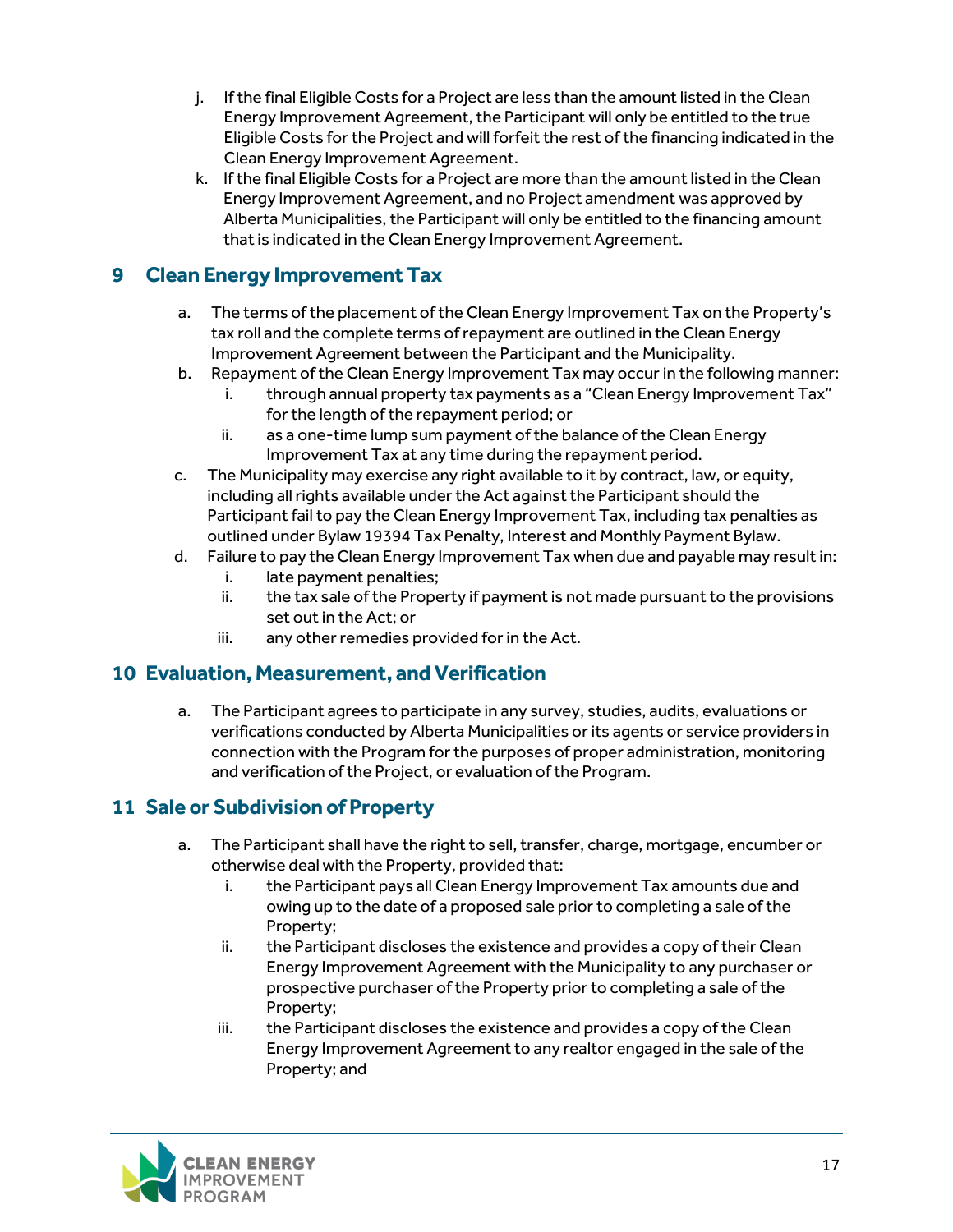- iv. the Clean Energy Improvement Agreement is appended to the contract of sale.
- b. In the event the Property is transferred to a new owner by the Participant, the obligation to repay the Clean Energy Improvement Tax is transferred to the new owner along with the Property, at which time the new owner will become liable for the Participant's obligations and liabilities under the Program and the Clean Energy Improvement Agreement.
- c. In the event the Property is subdivided or consolidated with another, the Clean Energy Improvement Tax will be allocated on a pro rata basis as determined by the Municipality in its sole discretion.

## <span id="page-18-0"></span>**12 Remedies and Warranties**

- a. Alberta Municipalities and the Municipality do not endorse, guarantee, or warrant any particular Qualified Contractor or other market provider, manufacturer, product, labour, or system design by offering this Program. Alberta Municipalities and the Municipality provide no warranties, expressed or implied, for any products or services.
- b. There is no implied nor express representation or warranty by the Municipality, Alberta Municipalities, or their respective affiliates, agents, subcontractors, successors and assigns related to the design, installation, functionality or performance of the Upgrade(s), and the Municipality, Alberta Municipalities and their respective affiliates, agents, subcontractors, successors and assigns expressly disclaim any and all warranties relating to the Upgrade(s), associated equipment or materials as to workmanship, quality, fitness for purpose or performance.
- c. The Participant acknowledges and accepts the energy savings reported in the Program are based on estimates and actual results may differ.
- d. The Participant's reliance on any warranties is limited to those warranties that may arise from, or be provided by Qualified Contractors, manufacturers, or other market providers, etc.

## <span id="page-18-1"></span>**13 Limitation of Liability**

- a. The Participant acknowledges that any Qualified Contractor or other market provider selected by the Participant is not an agent, contractor or subcontractor of Alberta Municipalities or the Municipality.
- b. The Participant agrees that they have independently assessed the risks of Program participation and decided to proceed.
- c. Alberta Municipalities or the Municipality shall have no obligation to maintain, remove or perform any work whatsoever on the Upgrades installed.
- d. The Participant is wholly responsible for ensuring that any Qualified Contractor or other party entering its Property for the purposes of the Program, including but not limited to, providing an estimate or quote for an Upgrade, has commercial general liability insurance and is registered and in good standing with WCB-Alberta.
- e. The Participant acknowledges and agrees that none ofthe Municipality, Alberta Municipalities, nor their respective affiliates, agents, subcontractors, successors or consultants will be liable under any theory of relief or recovery to the Participant or the Qualified Contractor for any damages of any kind or nature arising at law or in equity (whether in negligence, because of breach of contract, in tort or under any

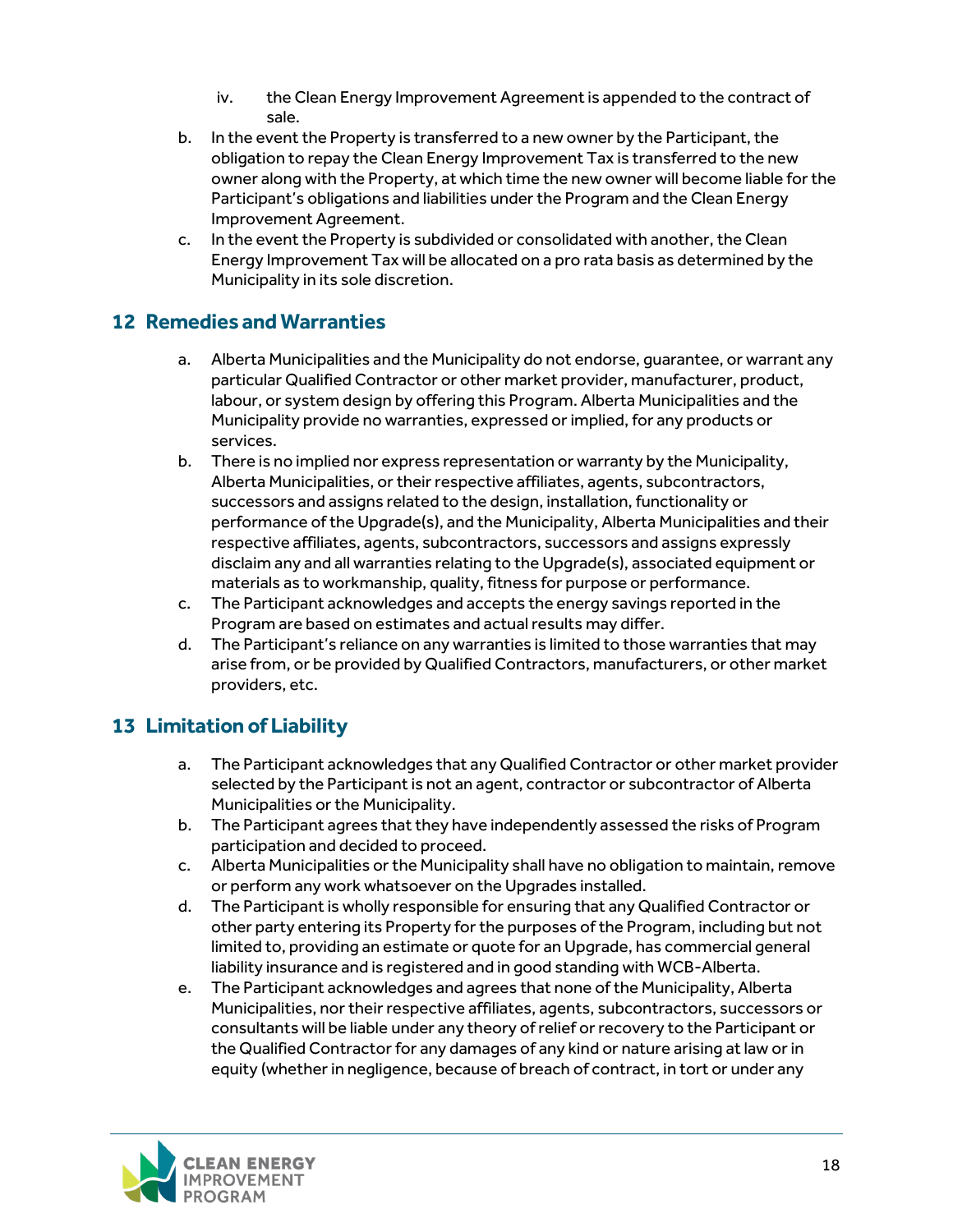other provision of law) including but not limited to property damage, direct or consequential losses, economic loss, or personal injury, that arises from or is related to the design, installation or operation of the Upgrade(s) or anything done under the Program.

f. The Participant indemnifies and saves harmless the Municipality, Alberta Municipalities and their respective officers, employees and agents from and against any losses, costs (including legal costs on a solicitor and his own client basis), damages, liens, charges, claims, demands, suits, proceedings, recoveries and judgments arising from or related to the Qualified Contractor's performance or nonperformance of the Qualified Contractor's obligations under the Program.

## <span id="page-19-0"></span>**14 Data Collection and Use**

- a. The Participant consents to Alberta Municipalities releasing any information contained in Program applications, or related to it, and obtained by Alberta Municipalities in the course of verifying or auditing the applications, to the Municipality and its employees, agents, and other contractors including service providers, and partner organizations for the purposes of verifying a CEIP application, determining the Participant's eligibility for the Program, or both, as subject to the *Freedom of Information and Protection of Privacy Act (FOIP Act).* The Municipality may use all detailed information related to the eligible Upgrade(s) and EnerGuide Home Evaluation(s) completed in the Property for program evaluation, performance monitoring, and future program planning or potential studies. Information collected is managed and protected under the provisions of the FOIP Act.
- b. The Participant expressly authorizes Alberta Municipalities to obtain information from the Municipality to verify the contents of Program applications and to determine the Participant's eligibility for the Program including current annual property tax payments, property tax payment history, and the assessed value for the Property.
- c. The Participants consents to the collection, use, disclosure and other handling of any information provided by the Participant including but not limited to property address, phone number, and account number with the Municipality for the purposes relating to the operation and administration of the Program.
- d. The Participant hereby authorizes the Municipality to disclose publicly information regarding the eligible Property, eligible Upgrade(s) and EnerGuide Home Evaluation(s) (as the case may be) on the Municipality's Home Energy Map provided such disclosure shall be limited to the building type, address, photos, list of eligible Upgrade(s) and EnerGuide label. The EnerGuide label and certain data associated with the property will be displayed on the Municipality's online Home Energy Map.
- e. Participant or Property information, exclusive of information identifying the Participant, may also be shared with other organizations for the purposes of program evaluation, performance monitoring, and future program planning or potential studies.
- f. The Participant agrees that Property and Participant information may be shared between the Municipality and Alberta Municipalities and its employees, agents, and other contractors, including service providers, and partner organizations in order to:
	- i. conduct, analyze and report on the results of the Program and to conduct surveys;
	- ii. assess eligibility for the Municipality's Rebate programs;<br>iii. schedule and complete site inspections at the Property:
	- schedule and complete site inspections at the Property; and

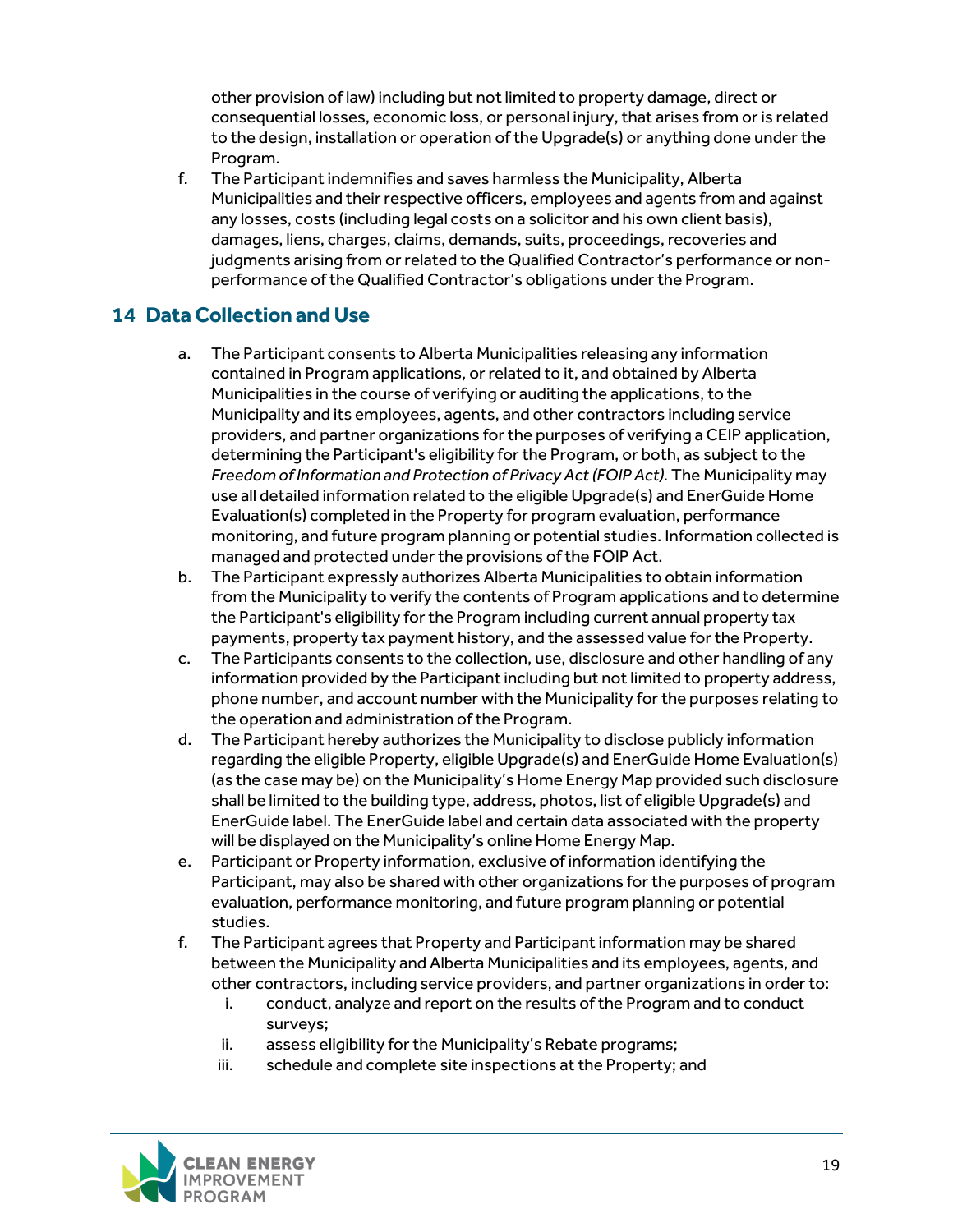- iv. complete program administration, evaluation, verification, and for collecting market research data related to the Program.
- g. The Participant provides express consent allowing Alberta Municipalities, the Municipality, their agents or service providers to contact the Participant directly by email and other electronic communications for the purposes of Program administration, evaluation, verification, and for collecting market research data related to the Program.
- h. The Participant consents to Alberta Municipalities obtaining pre- and post-Project EnerGuide Home Evaluation data as it relates to the participation in CEIP from Natural Resources Canada (NRCan) and sharing this data with the Municipality. This data will be used for program evaluation, performance monitoring, and future program planning or potential studies. Information collected is managed and protected by Alberta Municipalities under the authority of Section 33 (c) of the Freedom of Information and Protection of Privacy Act (the "FOIP Act") and/or in accordance with any applicable agreements in place. If the pre-project EnerGuide Home Evaluation was completed prior to the Participant submitting their CEIP Pre-Qualification form, the Participant consents to have the data shared by NRCan with Alberta Municipalities retroactively. The Federation of Canadian Municipalities (FCM), as the Municipality's capital provider, will also collect EnerGuide Home Evaluation program monitoring and evaluation of its Community Efficiency Financing (CEF) program. Questions about the collection of this data should be directed to a City of Edmonton Senior Environmental Program Manager, located on the 9th Floor, Edmonton Tower (10111 - 104 Ave, Edmonton, AB, T5J 0J4). Phone: (780) 918-4422. Email: [changeforclimate@edmonton.ca.](mailto:changeforclimate@edmonton.ca)

## <span id="page-20-0"></span>**15 Freedom of Information and Protection of Privacy (FOIP) Act and Reporting Requirements**

- **15.1 Collection of and Consent to Use Personal Information**
	- a. The Participant acknowledges that the Freedom of Information and Protection of Privacy Act, R.S.A 2000, c. F-25 ("FOIP") may apply to all information and records provided by the Participant to either the Municipality orf the Program Administrator under this Clean Energy Improvement Program and to any information and records which are in the custody or under the control of either the Municipality or the Program Administrator.
	- b. The Participant expressly authorizes and consents to allowing the Municipality to disclose information held by the Municipality to the Program Administrator, and agrees that any information (including personal Participant information) provided to either the Municipality and Program Administrator may be shared between the parties. The information collected, used, or disclosed by the Municipality, or the Program Administrator on behalf of the Municipality, under this Program is collected, used, or disclosed under the authority of section 33(c) of FOIP, and will be used for the purposes of operating, administering, assessing or reporting on the Program. This includes, but is not limited to the purposes set out below:
		- to verify or audit a Pre-Qualification Form, Project Application Form, Upgrade Completion Form, and/or Supporting Documentation, or determine the Participant's eligibility for the Program;
		- ii. to assess the Participant's eligibility for Municipality Rebate programs;